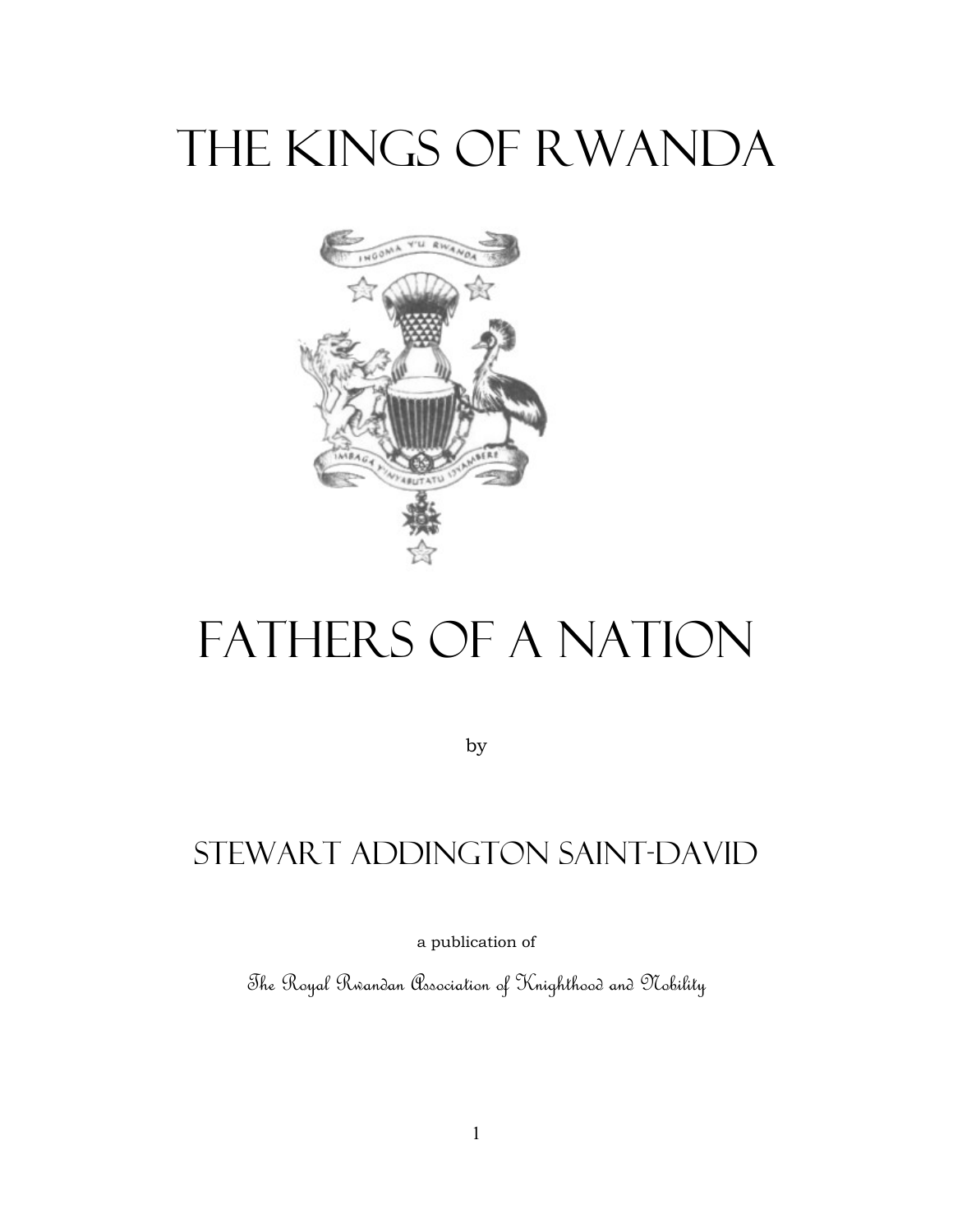### PART I

### The Eye of God:

# Rwandan Kings of the Pre-Colonial Age

(ca. 1200-1895 AD)

 In an era of ten-second sound bytes and mass media, it is sometimes rather difficult to imagine a society founded on the notion of the political, administrative and religious centrality of a hereditary monarch. The various institutions of the Western world, largely the inheritance of the Enlightenment, have fixed firmly in the public mind a model of democratic government that has been cut to fit a wide range of national situations, often with very mixed results. Informed democracy, while certainly a major step forward in man's uneven progress toward self-realization, has not been the universal panacea promised by so many of the hopeful and far-thinking political philosophers of the 18th and 19th centuries. Many are the failed experiments in democratic government, frequently imposed or inspired by foreign powers, that have littered the African continent in particular since the middle decades of the 20th century.

 Long before the notion of democracy ever appeared on the shores of Africa, however, there existed the small southeastern kingdom of Rwanda, originally confined to the open savanna between Lake Victoria and Lake Kivu, and whose modern roots as a sovereign and independent nation date back to the 13th century. Rwanda constituted a triple exception in Africa, for she was a true nation-state. Comprised of three different and yet interrelated groups- the Twa, the Hutu and the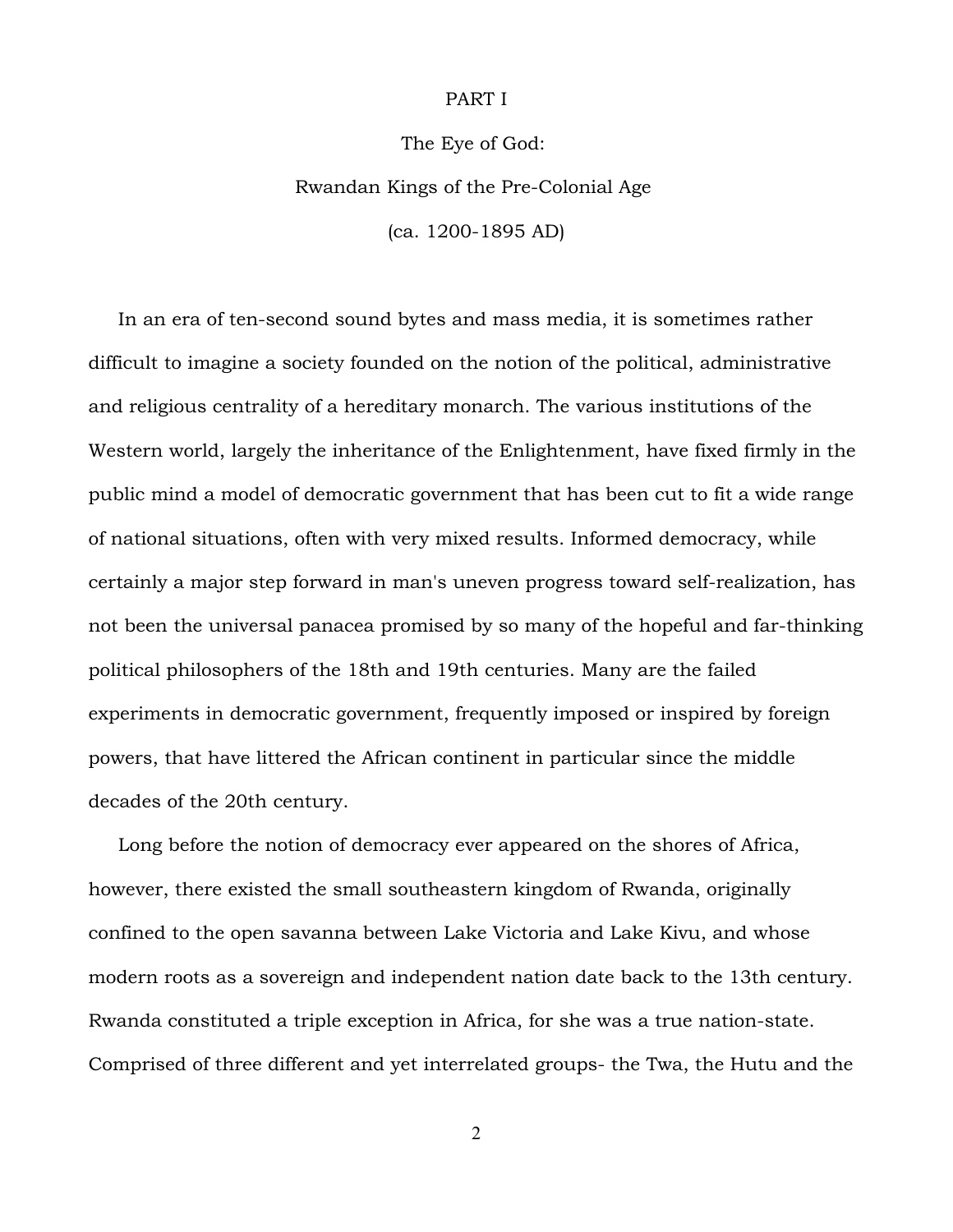Tutsi- the Kingdom of Rwanda was not the random patchwork creation of some European colonial power which had simply imposed its will on a collection of tribes and/or regions, but rather a true nation in every sense of the word. In addition, and despite the artificial distinctions later introduced by colonial imperialists determined to divide and conquer her, the three groups that comprised her population together constituted one unique and identical ethnicity, that of the Banyarwanda, or "people of Rwanda."

 The first signs of a human presence in the area now known as Rwanda date from about 1000 BC, and archaeologists have there discovered the remains of a civilization that had mastered both the production of iron and of pottery. The area was originally populated by Pygmy tribes, ancestors of the Twa, and it was early in the first millennium AD that the Tutsi (originally from the areas north of Rwanda) and the Hutu (originally from the areas south of Rwanda) initially migrated to this beautiful and fertile land of rolling hills, open plains and large, crystalline lakes.

 While little is known about the many individuals who reigned over the people of Rwanda as king, or mwami (plural abami), during the ages that preceded the arrival of European explorers in the mid-19th century, a considerable amount of information is available about the rôle of the mwami in Rwandan society. Thanks to the collection of rituals and protocols known as the Gakondo, first passed on by means of oral tradition, and later committed to writing after the coming of the Europeans, it is possible to acquire a strong appreciation of the nature and primacy of the king in the Rwandan state, and to gain important insights into the absolutely pivotal rôle occupied by the monarch in the life of the nation and of the people.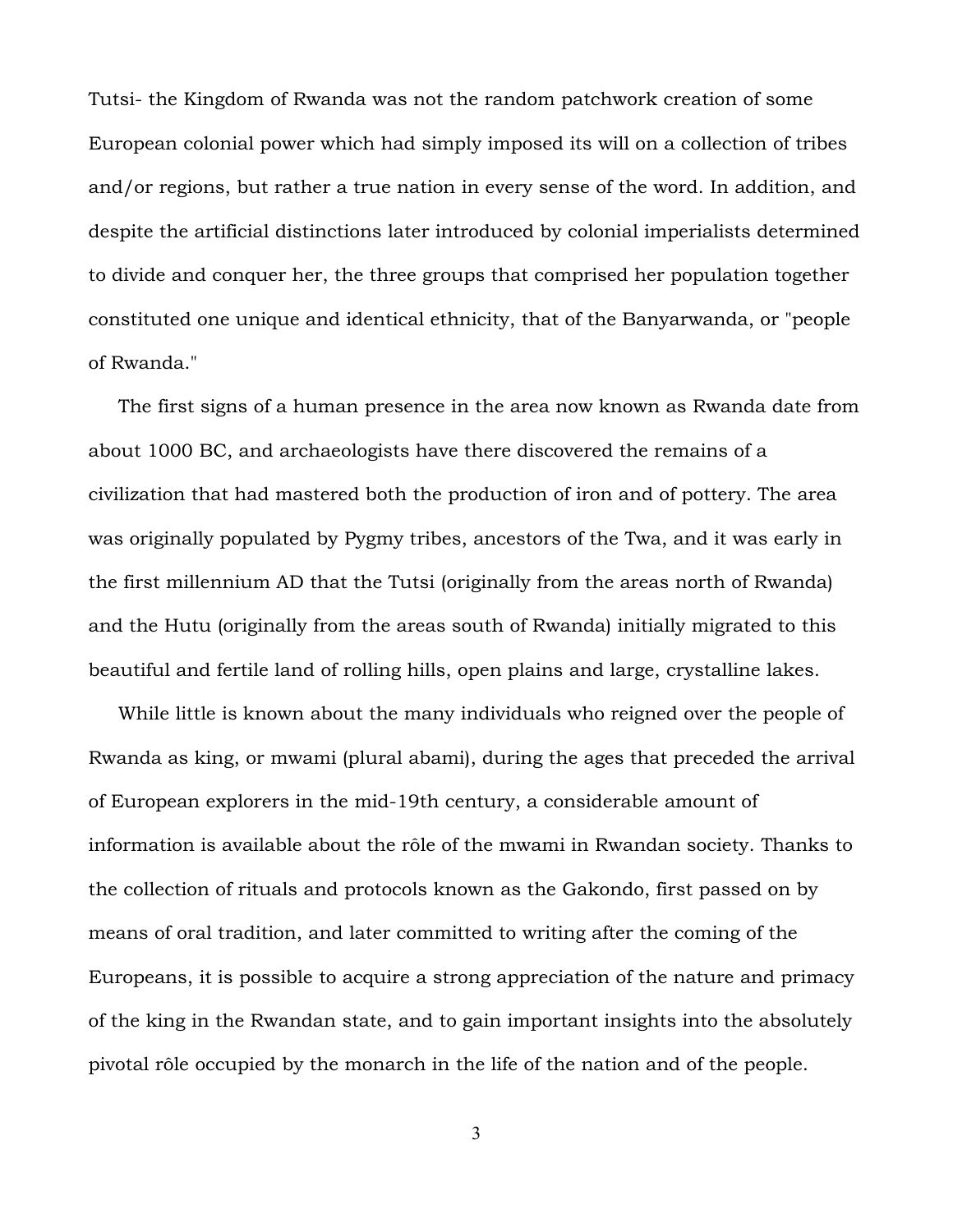

*Map of Modern Rwanda*

 Like many other African sovereigns of the period, the mwami of Rwanda was the undisputed master of the entirety of his kingdom, and his word was quite literally law. His decisions, although often taken in consultation with his counselors, or abiru, were not subject to appeal, and failure to comply with his will was punishable in the most rigorous way possible. The scholar Donat Murego of the University of Louvain, who has devoted much of his work to the study of the idea of "sacred royalty" in pre-colonial Africa, states unequivocally that with the conquest of the Hutu and Twa chiefs by the Tutsi kings in the 13th century, "Tutsi power was established, the Hutu and their former chiefs had been defeated and reduced to servitude. After having sought to take in hand every decision and to control the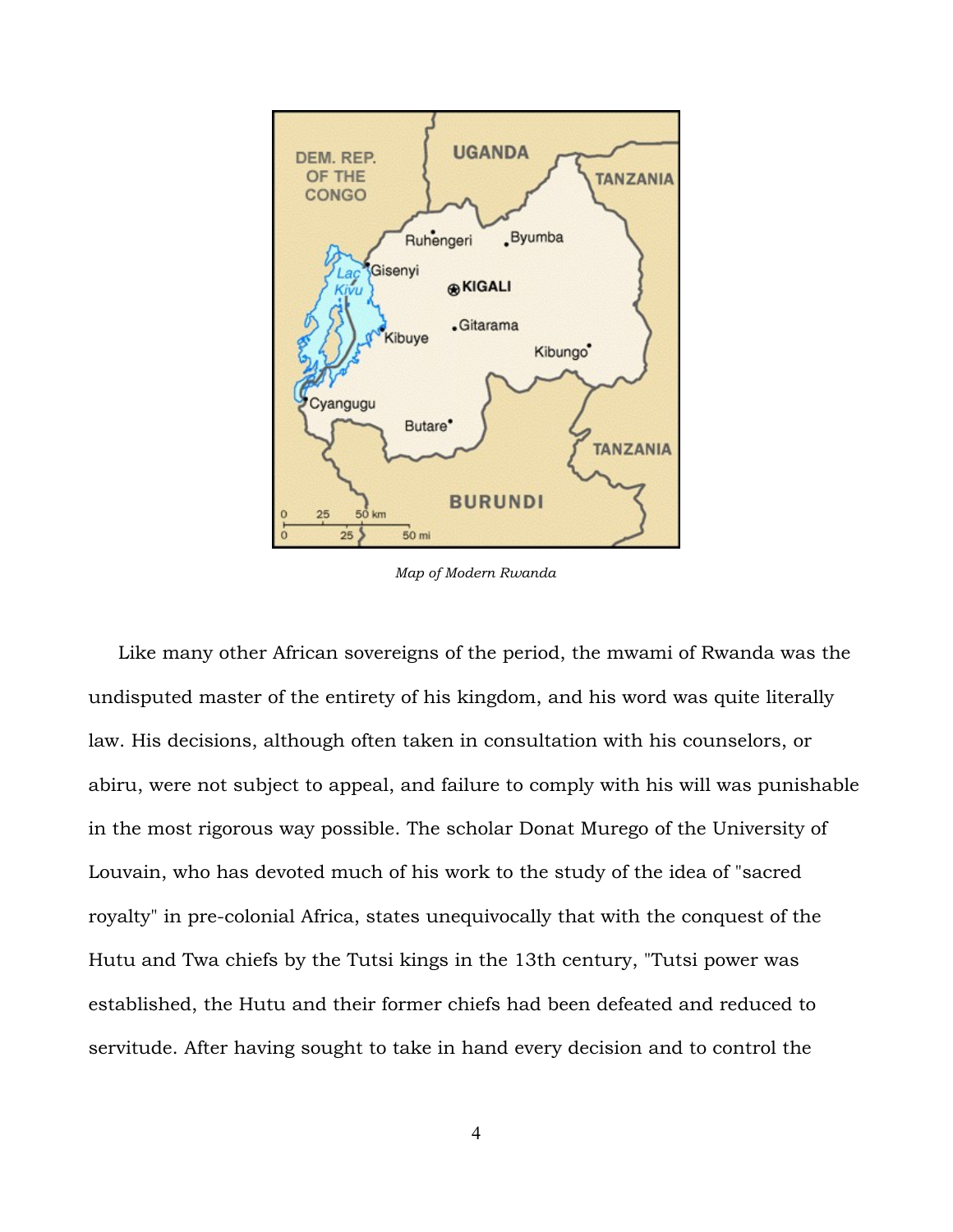entirety of the administration, the Tutsi monarch finished by placing his supreme authority beyond question. It is he who distributes the privileges; he is judged by no one, controlled by no one. No independent or autonomous structure, having its own powers exists in his sphere, and therefore cannot limit him. From the king flows all power, all authority, all decisions."



*Intare Warriors*

 The life of the mwami was not one of undiluted comfort and boundless pleasures, however, for his real work as cornerstone of the nation frequently demanded great sacrifices of the man solely responsible for the continued welfare and happiness of his people. "Father of the people," writes modern Rwandan historian Benjamin Sehene, "the mwami played the rôle of savior of the nation, particularly in times of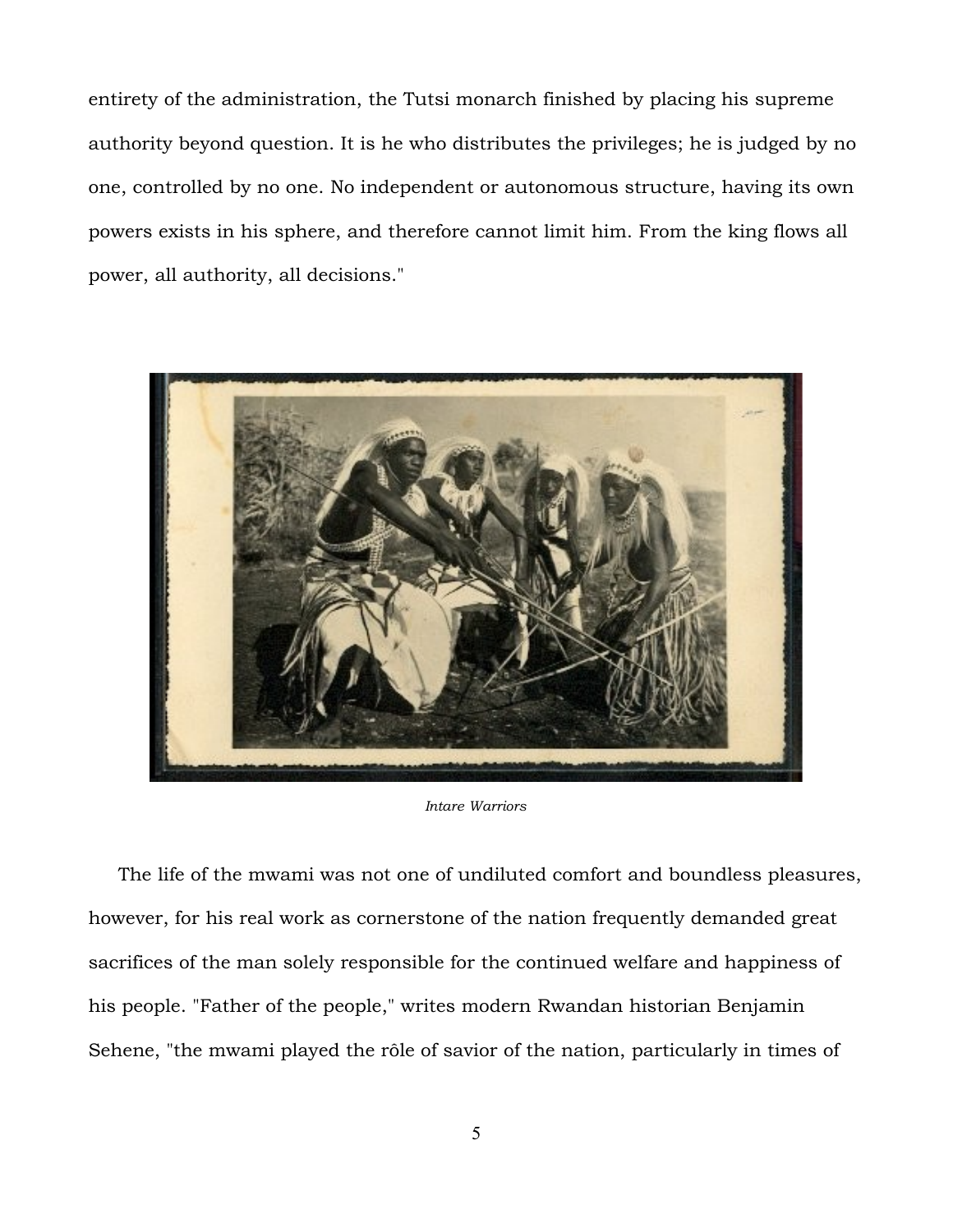crisis: wars, political rivalries or internal conflicts. It was frequently that he sacrificed himself by going to the forefront of danger; during battles, for example, but also by committing suicide or by letting himself be 'assassinated' and replaced by another if the abiru, ritualists of the Court, decided that this was necessary for the safety of the kingdom." Thus the position of mwami was one that often placed great demands on its titularies, despite the myriad and far-ranging powers associated with the exercise of his sacred office.



*The Palace of the Mwami at Nyanza*

 Over the course of the centuries, and under the strong central rule of the abami, the three different groups of the population lived side-by-side and gradually melded into one, the nation of the Banyarwanda. The people of the nation-state eventually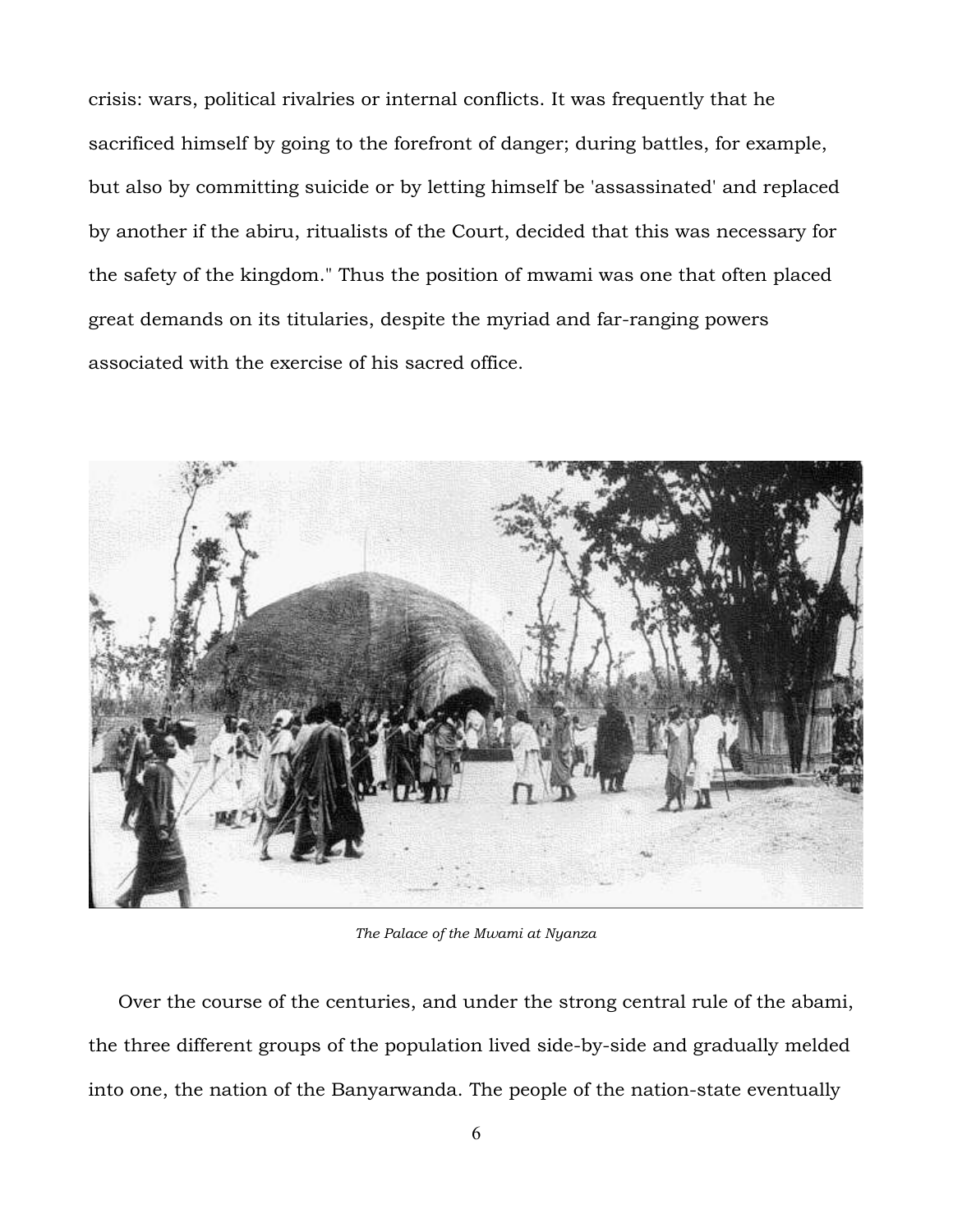came to speak a common language, Kinyarwanda, to share a common native animistic religion and to partake in the same social and cultural rituals and activities. In addition, as intermarriage and social interaction between the groups became increasingly common at this time, thus were born both the modern kingdom of Rwanda and the nation of the Banyarwanda.

 Below the monarch, who wielded supreme power over his dominion, were the various members of his family, his wives and children, and the chiefs and sub-chiefs who executed his will on the local level and who were directly responsible to him for the payment of taxes and for the general administration of the kingdom. Because of its relatively small size, however, it was possible for the mwami to rule the country quasi-personally for much of its history, particularly as the Rwandan royal court was a peripatetic one until the early part of the 20th century. According to the historian Alexis Kagame, at this juncture in her history the mwami was quite literally considered to be "the eye of God, by which He contemplate[d] Rwanda." In fact, the king was sole possessor of all property of any kind within the borders of his kingdom, and he carried the additional title of Sebantu or "owner of men."

 According to Alexandre Pages, "the king inspired in his entourage a very humble respect, mixed with a constant uncertainty. The uncertainty that his dignified yet somewhat haughty attitude instilled in them never ceased to torture these ambitious seekers of fortune. Also, they spied with some apprehension the various movements of his august countenance which, while remaining most frequently closed, sometimes betrayed his most intimate feelings and his most spontaneous inclinations. A rapid flash of anger in his eyes foretold disgrace and perhaps death; a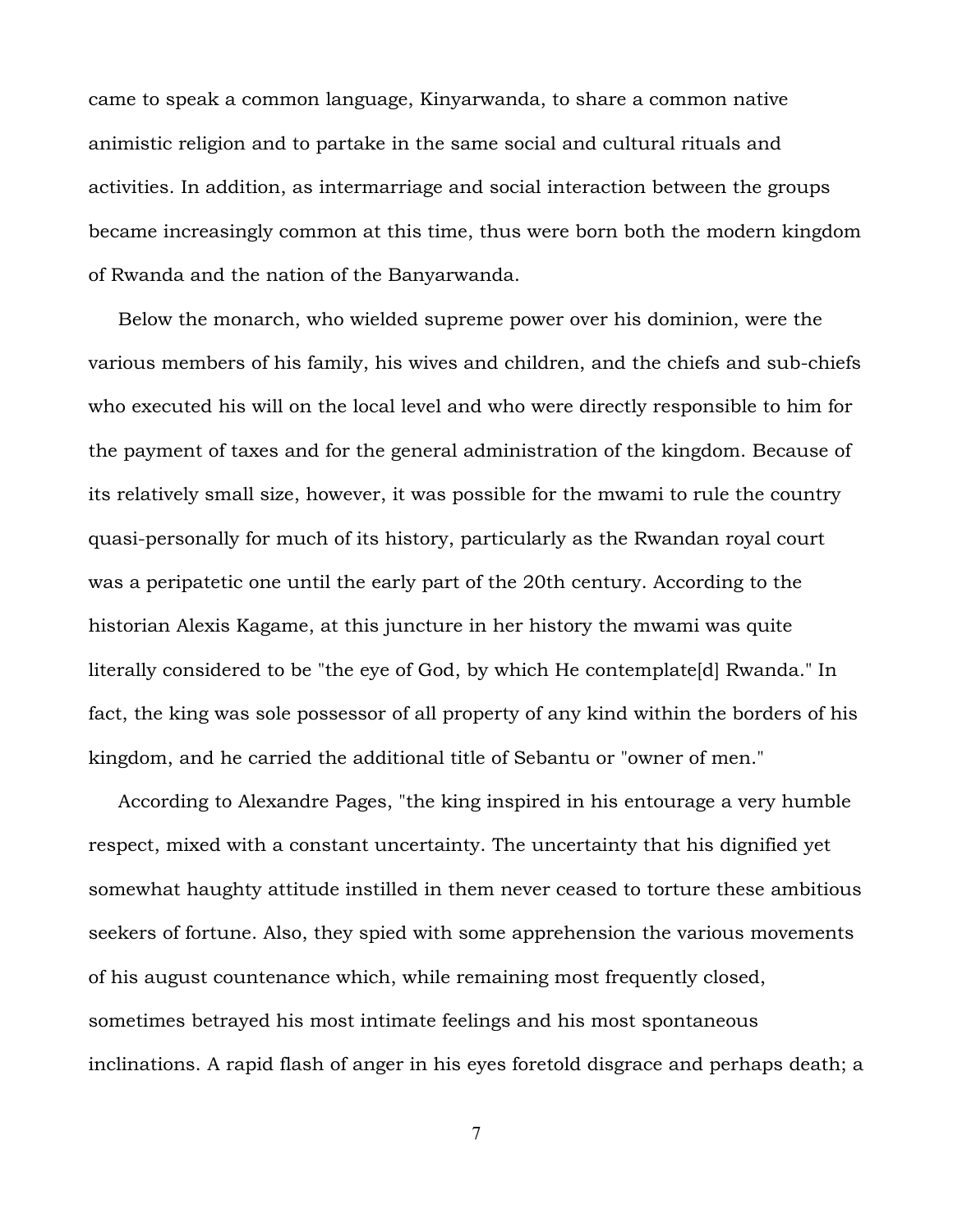sunny smile on his severe visage made for the unfolding of radiant hopes. These brusque and capricious changes- which could determine the future and even decide between life and death- kept these souls perpetually in suspense between a fear that could induce shivers and a peacefulness as pleasant as a fresh breeze." Thus, at the apogee of the pre-colonial era of the kingdom of Rwanda, the monarch was both allpowerful and, in the eyes of his many subjects, all-knowing, the veritable incarnation of a god.

 The Mwami Cyirima (r. 1482-1506) of the Nyiginya Dynasty expanded the domains of Rwanda to include several new areas, conquering the neighboring chiefdoms of Bumbogo, Buriza and Rukoma. This state, however, was somewhat subservient to its larger neighbors, and was later overcome by the Bunyoro of present-day Uganda. Nevertheless, few truly significant details emerge, as the paucity of written accounts from this period of Rwandan history has forced modern scholars to rely heavily on oral traditions of the age to fill in the many gaps present in the historical record.

 After their defeat at the hands of the Bunyoro, the remnants of the Rwandan kingdom relocated west to the Nduga highlands, where they soon came to flourish again as a nation. In the early 17th century, under the inspired rule of Ruganzu II Ndori (r. 1600-1624 AD), the nation expanded in all directions, and Buganza was retaken. Later rulers of Rwanda continued this drive toward expansion, and by the mid-18th century, the Rwandan state had become far more powerful and centralized, thus manifesting more of a historical presence than ever it had before.

The expansion of the 18th century eventually reached the shores of Lake Kivu,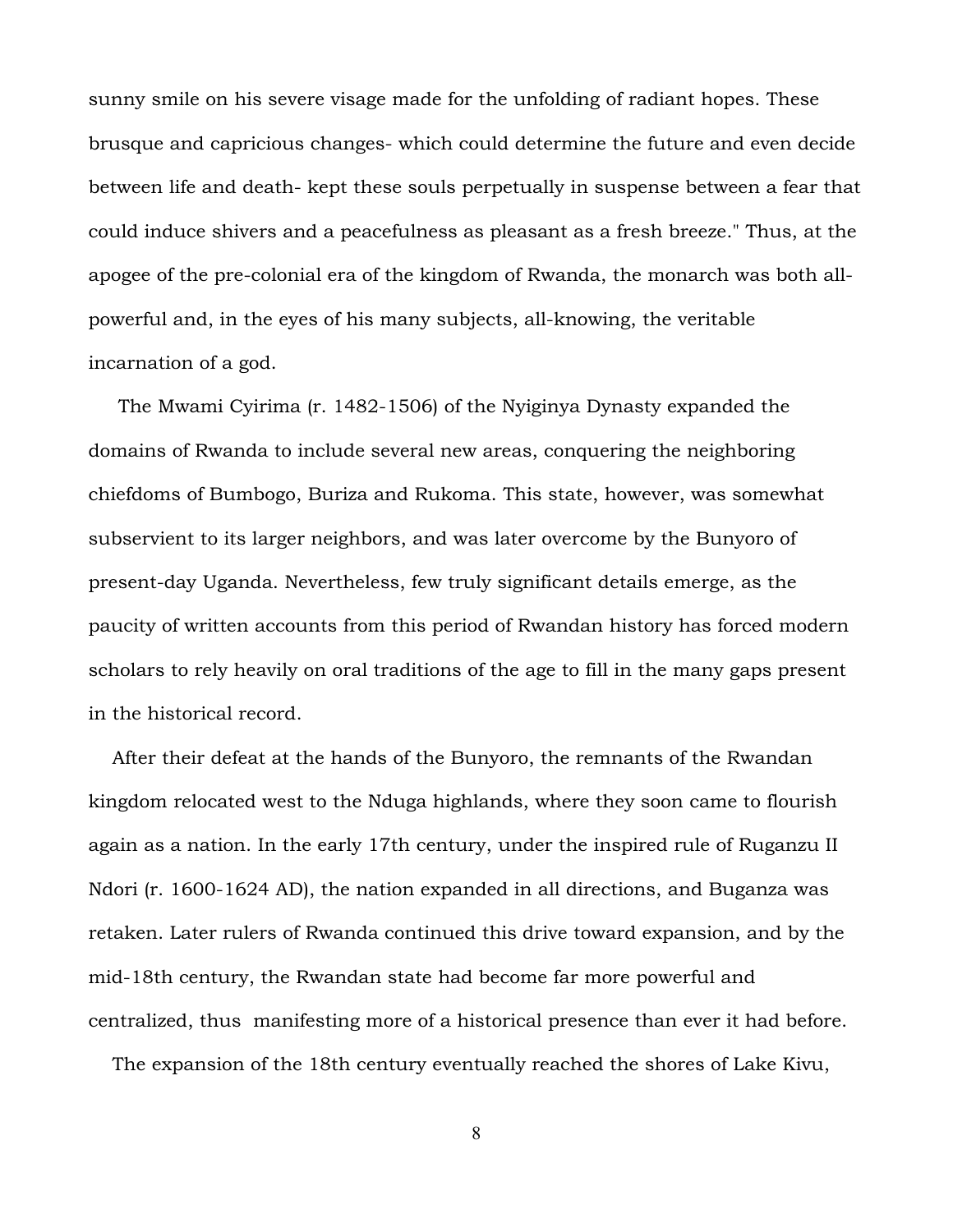and had as its primary goal not military conquest, but the migration of the Rwandan population into other fertile areas, thereby spreading its agricultural techniques, its social and political structures, and effectively extending the power base of its abami. Outposts of warriors were established along the borders of the kingdom, with the aim of protecting vulnerable frontier areas from unwanted incursions. It was only against other advanced states, such as Gisaka, Bugesera and Burundi that expansion was undertaken using primarily military means.



*Lake Kivu*

 The three groups of Rwanda's population, despite the long-term effects of intermarriage and a common culture, settled into distinctive rôles which, when considered in their totality, were each of great and lasting benefit to the development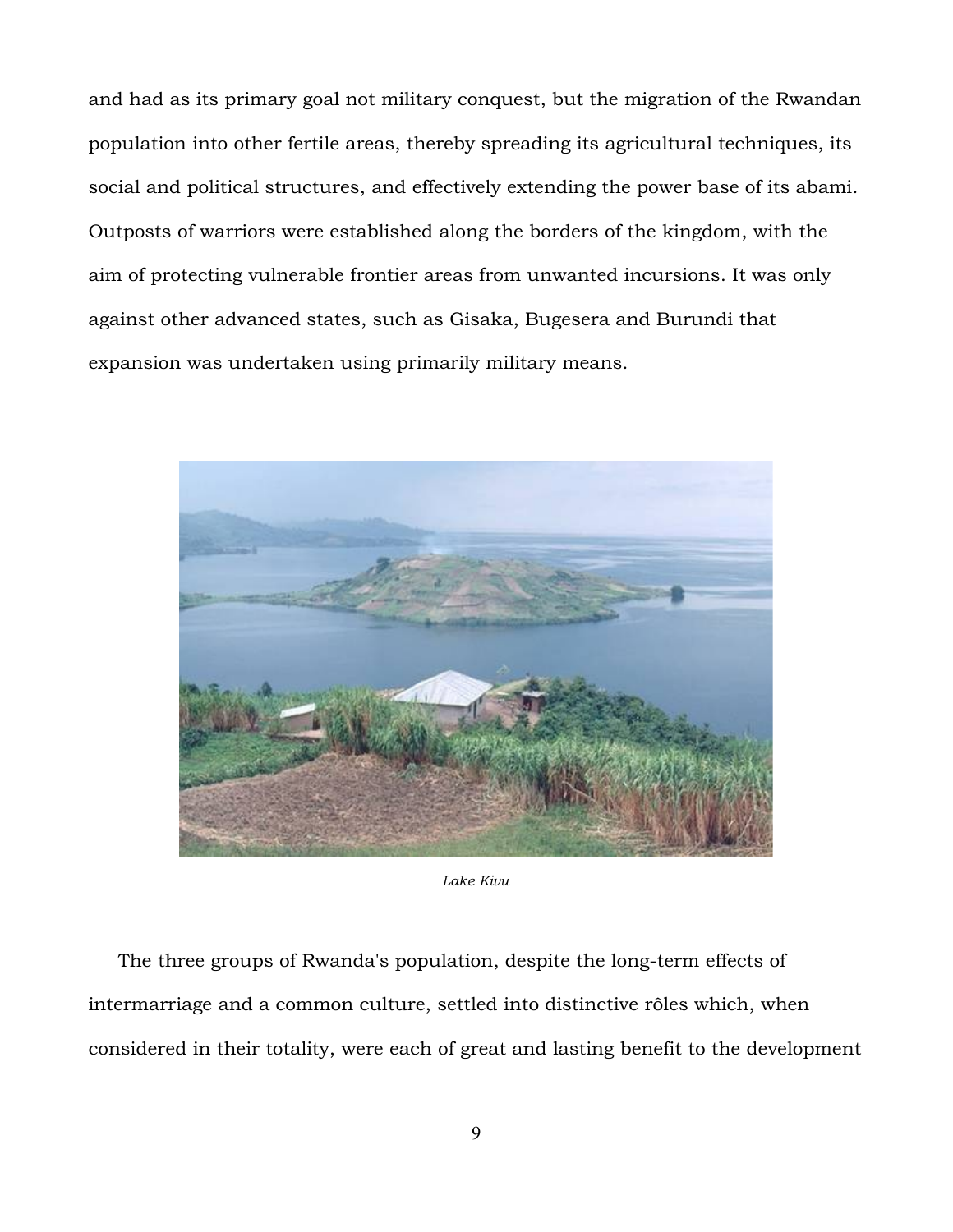of the society as a whole. The Twa maintained themselves largely through hunting wild animals, the Hutu through agriculture and the Tutsi through the raising of livestock. Thus each group played its part in the ongoing growth and prosperity of a nation where different avenues of social mobility were open to all through marriage, service to the state and economic achievement.

 The main holdings of the mwami were comprised of a collection of over one hundred estates spread throughout the various regions of the kingdom. These estates were composed mainly of fields of banana trees and thousands of head of cattle. They formed the real foundation of the ruler's wealth, and it was between these many different estates that the mwami would travel with his entourage of chiefly courtiers while on periodic progress throughout the kingdom. The greatest and most luxurious of these estates would also be home to one of the monarch's many wives, with some abami having as many as twenty at a time.

 Tribute was to be paid to the mwami by all Rwandans, Twa, Hutu and Tutsi, and was generally collected by Tutsi members of the administration. The mwami was also assisted in his governance by a ministerial council of great chiefs, known as the batware b'intebe. Below this council of chiefs there was a lesser group of Tutsi leaders who were charged with governing the country in districts, each of which had a cattle chief and a land chief. It was the cattle chief who collected tribute in cattle, with the land chief collecting the requisite tribute in produce. Further down the ladder were the hill chiefs, charged with the oversight of a particular area within a district, and the neighborhood chiefs, who kept watch over the smallest of the localities.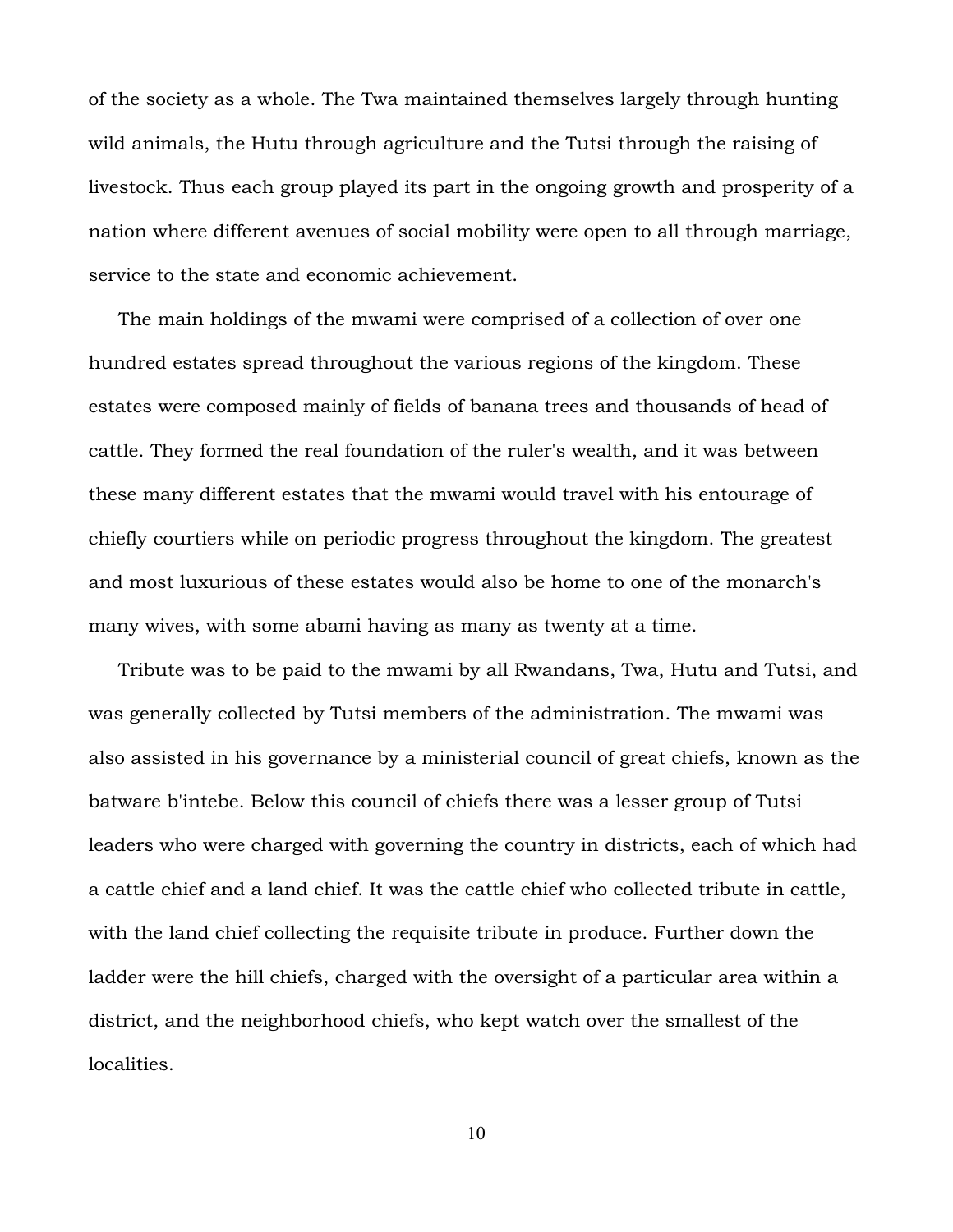The frontier regions were overseen by the military chiefs, who were an important element in the security and organization of the nation. Their rôle was both defensive and offensive, with many military chiefs securing the borders in times of relative calm, while striking out on cattle raids against neighboring tribes under less pacific circumstances. The great chief and the army chief were often one and the same person, and this identification of the military with the nobiliary persisted throughout the history of the kingdom. Finally, the abiru, or guardians of tradition, played an important part in the administration of the mwami, and provided guidance on matters related to the "supernatural powers" of the king, as well as on questions of court ritual and protocol.



*H.M. Yuhi V Musinga at the Royal Palace of Nyanza*

 The kingly power of the mwami was symbolized by the kalinga, a large ceremonial drum frequently decorated with the dried heads and dessicated testicles of vanquished opponents of the royal armies. Rwandan author and historian Benjamin Sehene writes that "an atmosphere of veneration and a grand ceremonial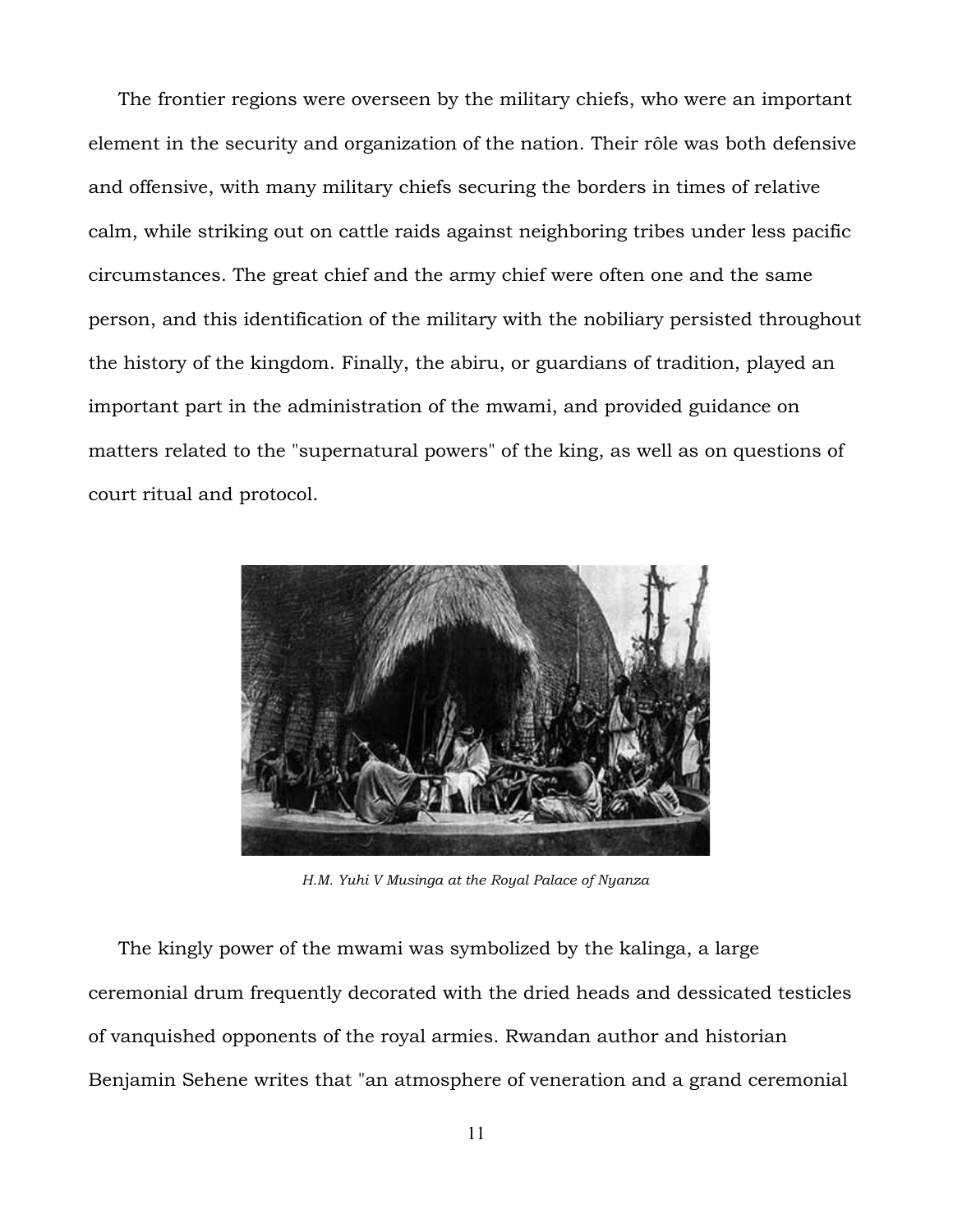surrounded the kalinga ("token of hope"), which was kept in a palace, protected day and night by a special guard." This important symbol was painted with the blood of bulls, which gave it a reddish-brown appearance, and was often escorted by three other royal drums, called "He possesses knowledge," "the Country expands" and "the Nations are subject to me." If ever the kalinga were lost or captured in battle, it was universally believed that this setback would certainly signal disaster for the entirety of the Rwandan nation.



*The Kalinga*

 Such was the nature and organization of the independent kingdom that first greeted the eyes of European explorers of the mid-19th century when they ventured into the region of Lake Victoria on their quest to discover the source of the Nile River. John Hanning Speke was the first of the British explorers to mention the Kingdom of Rwanda in his writings, and it was during the time of the great Mwami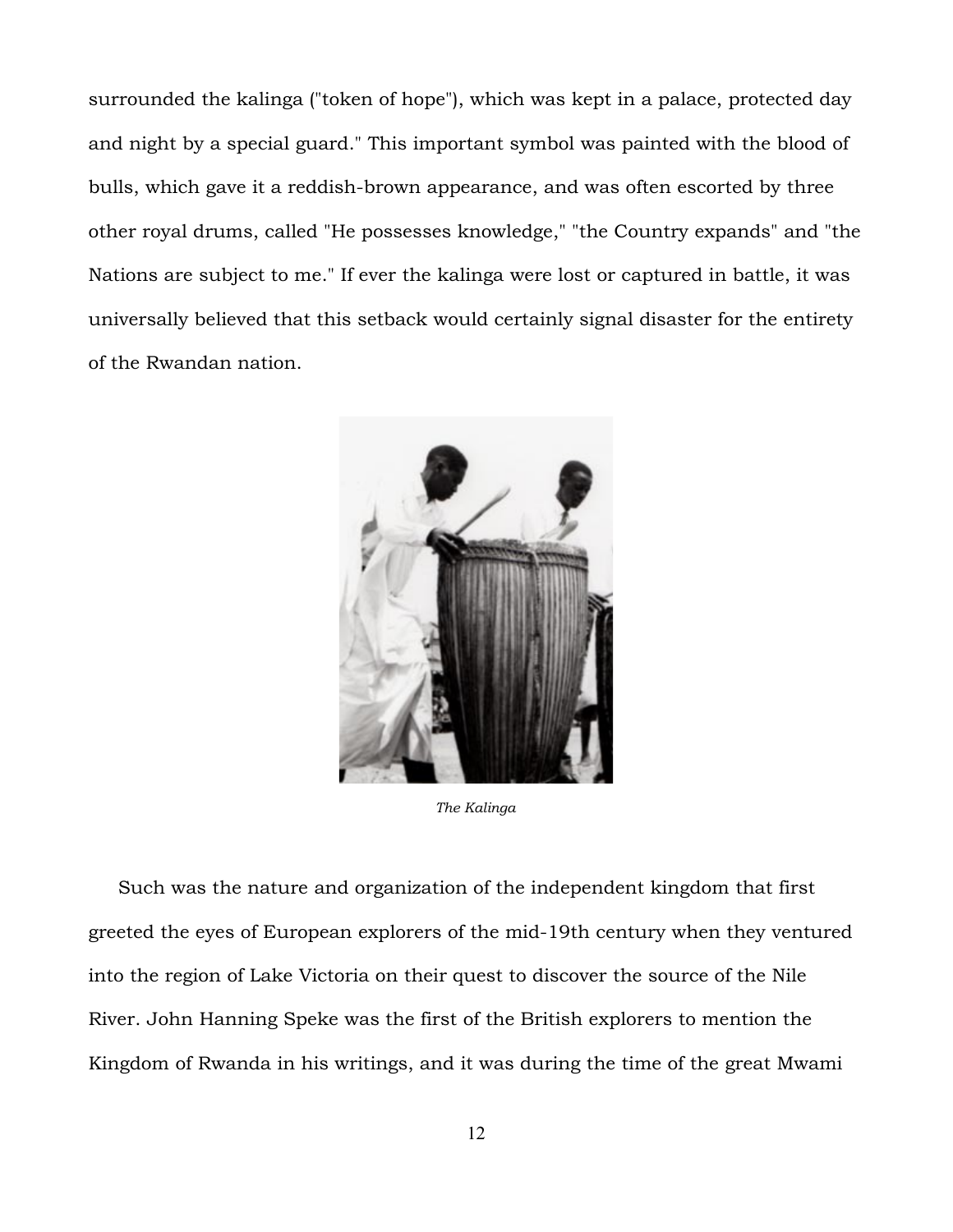Kigeli IV Rwabugiri (r. 1853-1895) that the nation knew its last days of total independence. Under his reign, Rwanda had successfully resisted the incursions of the Arab slave traders who had attempted to penetrate the interior in search of human grist for their satanic mills, and Kigeli IV was himself the first mwami to ever set eyes upon a European within the confines of his formerly secluded kingdom.



*A Portrait of H.M. King Kigeli IV Rwabugiri* 

 Kigeli IV Rwabugiri is considered to have been one of the very greatest of the abami, despite a considerable reputation for harshness in dealings with his subjects. His strict administration imposed a draconian regime on the once semiindependent Tutsi and Hutu chieftains of the Rwandan hinterland, frequently confiscating their holdings and eventually breaking their political power in the country. He also established a more modern army, one that was equipped with guns, and which successfully blocked most foreigners from entering the tiny state during the greater part of his reign.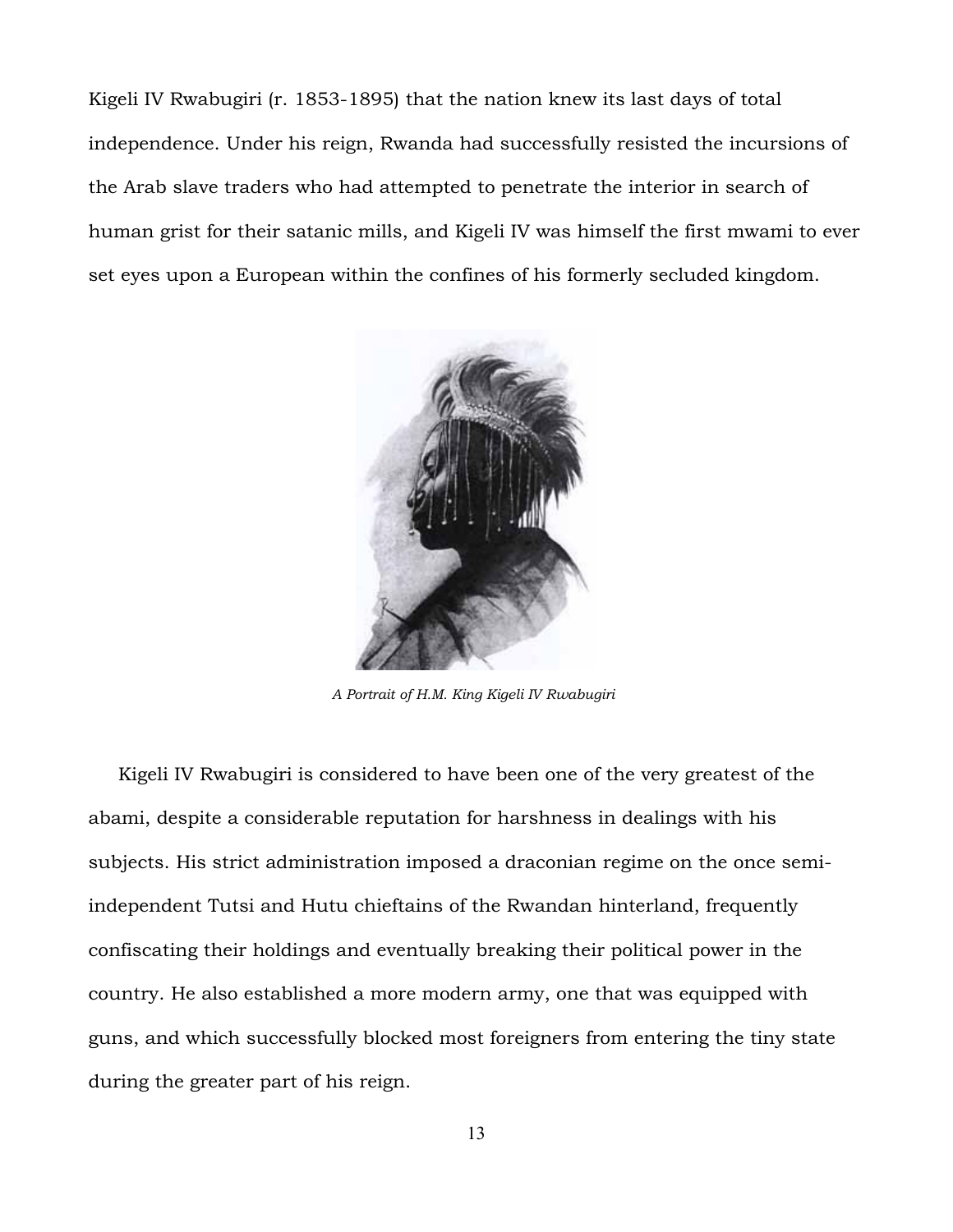In the domain of socio-political engineering, Kigeli IV relied on a number of feudal structures, such as the uburetwa ("labor for land") system, which was somewhat analogous to the institution of serfdom practiced in medieval Europe. Although his reign officially began in 1853, it was not until 1860 that Kigeli IV Rwabugiri managed to unite all parts of Rwanda under his strong, centralized rule. Despite the fiercely independent spirit of its monarch, Rwanda fell under the control of the German East Africa Company by an act of the Berlin International Conference of 1884-85. The regions of Rwanda and Urundi were ceded to Germany as colonial spheres of interest, and it was during the final year of Kigeli's long reign that a caravan of over six hundred men, led by the German Count von Götzen, finally penetrated the borders of the kingdom.

 On May 29, 1894, Count von Götzen was received by the mwami in person while the Royal Court of Rwanda was in residence at Kageyo, near the present-day town of Gisenyi. The German soldiers organized military parades and demonstrations of marksmanship, as well as a display of fireworks. For his part, the mwami made a valuable gift of livestock to the foreign visitors, and appeared to be moderately pleased with the encounter. What he could not know, however, was that this meeting would mark the beginning of a painful and tremendously difficult century for his formerly isolated kingdom, a century that would see her increasingly on the defensive against a carefully planned and minutely coordinated takeover by European rulers whose domains lay thousands of miles away from the sacred enclosure of his simple palace. Unknown to Kigeli and his abiru, the Rubicon had been crossed, and sadly there was soon to be no reasonable hope of a safe return.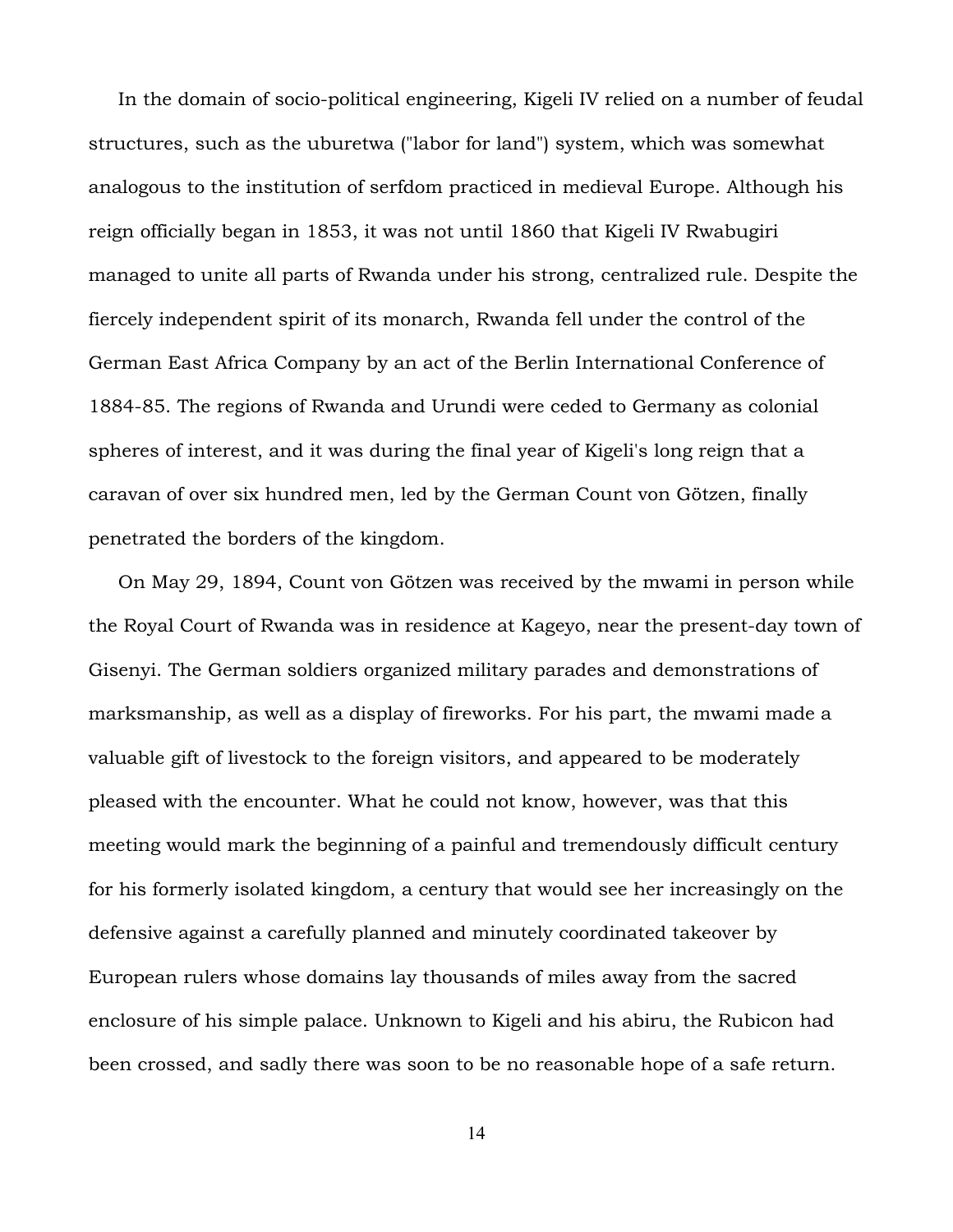# PART II

Beneath the Banner of Christ the King: Rwandan Abami of the Colonial Era (ca. 1895-1959)

 Within a year after the arrival of the German explorers at Kageyo, the great Mwami Kigeli IV Rwabugiri had died, and had been succeeded by one of his sons, who had been chosen by the abiru according to time-honored custom, and who reigned under the name Mibambwe IV Rutarindwa. There was intense dissatisfaction at court, however, as the new monarch was not considered to be an entirely suitable choice, particularly at a time when foreign encroachment on Rwandan soil loomed large on the socio-political landscape.

 Consequently, the reign of Mibambwe IV was not a long one, and he was duly replaced on the throne in 1896 by Yuhi V Musinga (r. 1896-1931), another of Mwami Kigeli's sons by his wife Kanyogera (Nyirajuhi V), in what has come to be known as the Coup d'Etat of Rucunshu. In accordance with Rwandan royal tradition, the ousted king was put to death for the benefit of the nation, the kalinga was presented to the new monarch and the supreme authority passed naturally into the hands of the successor designated by the abiru.

 The new mwami, Yuhi Musinga, born in 1883, was a far more congenial choice for the majority of the Rwandan Royal Court, and as a result, under the regency of his mother and her brother, Kabare, the young king quickly consolidated his power base within the kingdom. At this critical juncture in the history of the nation, the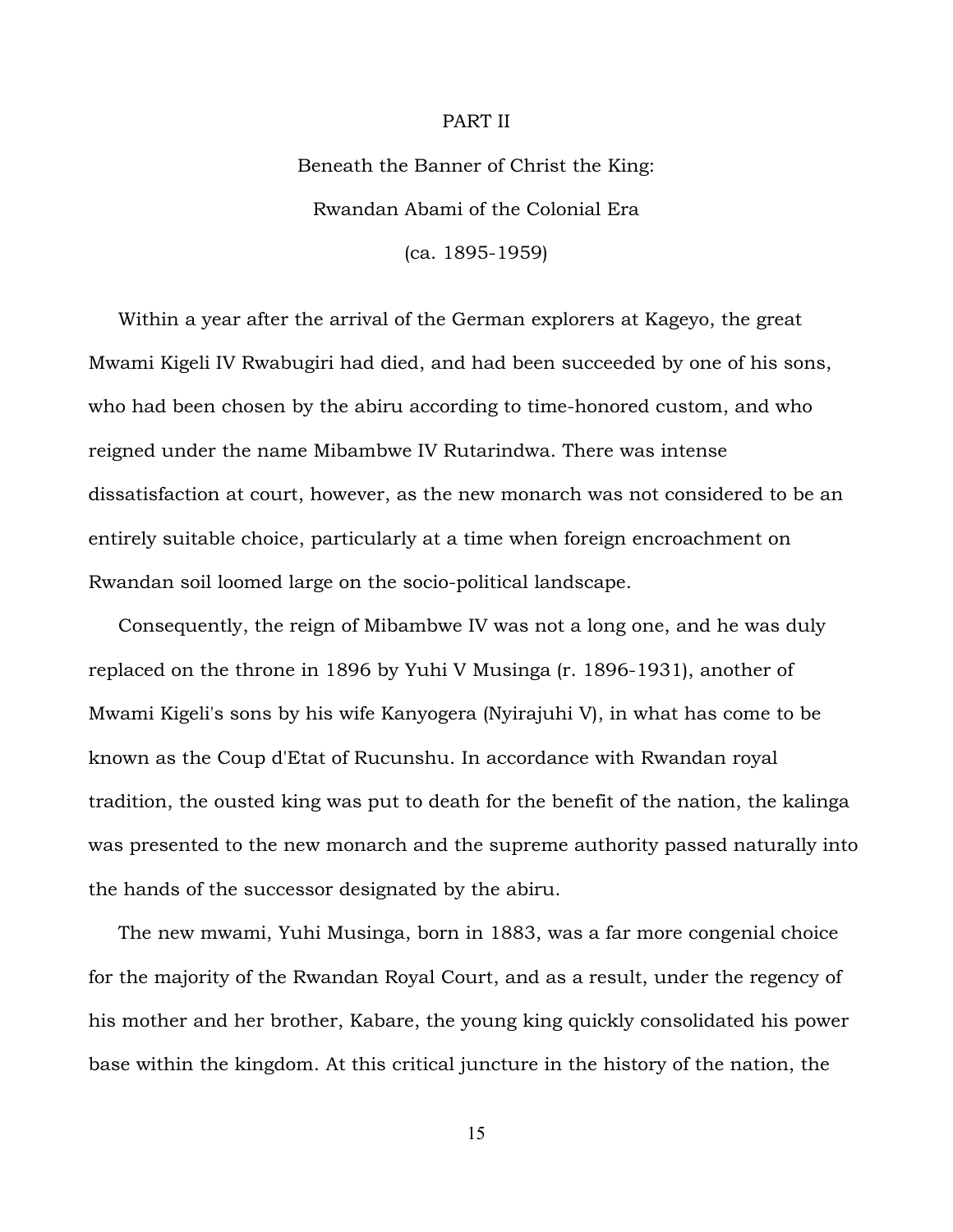leaders moved quickly to strengthen the structures of the state, primarily in an effort to neutralize the increasing incursions made on national sovereignty by the German colonial machine. Despite minor disturbances in a few isolated regions of the country, including the illegal installation of a "mwami in rebellion," Ndungtse, from 1911 to 1912, Mwami Yuhi reigned steadily and wisely over his kingdom, maintaining a firm hand on the reins of power throughout the early decades of his sovereignty.



*H.M. Mwami Yuhi V Musinga*

 Over the years, the promising young king grew into an impressive and eminently royal figure, his demeanor exuding a mixture of stern authority and fatherly benevolence. Photos of the monarch from this period show him to have been a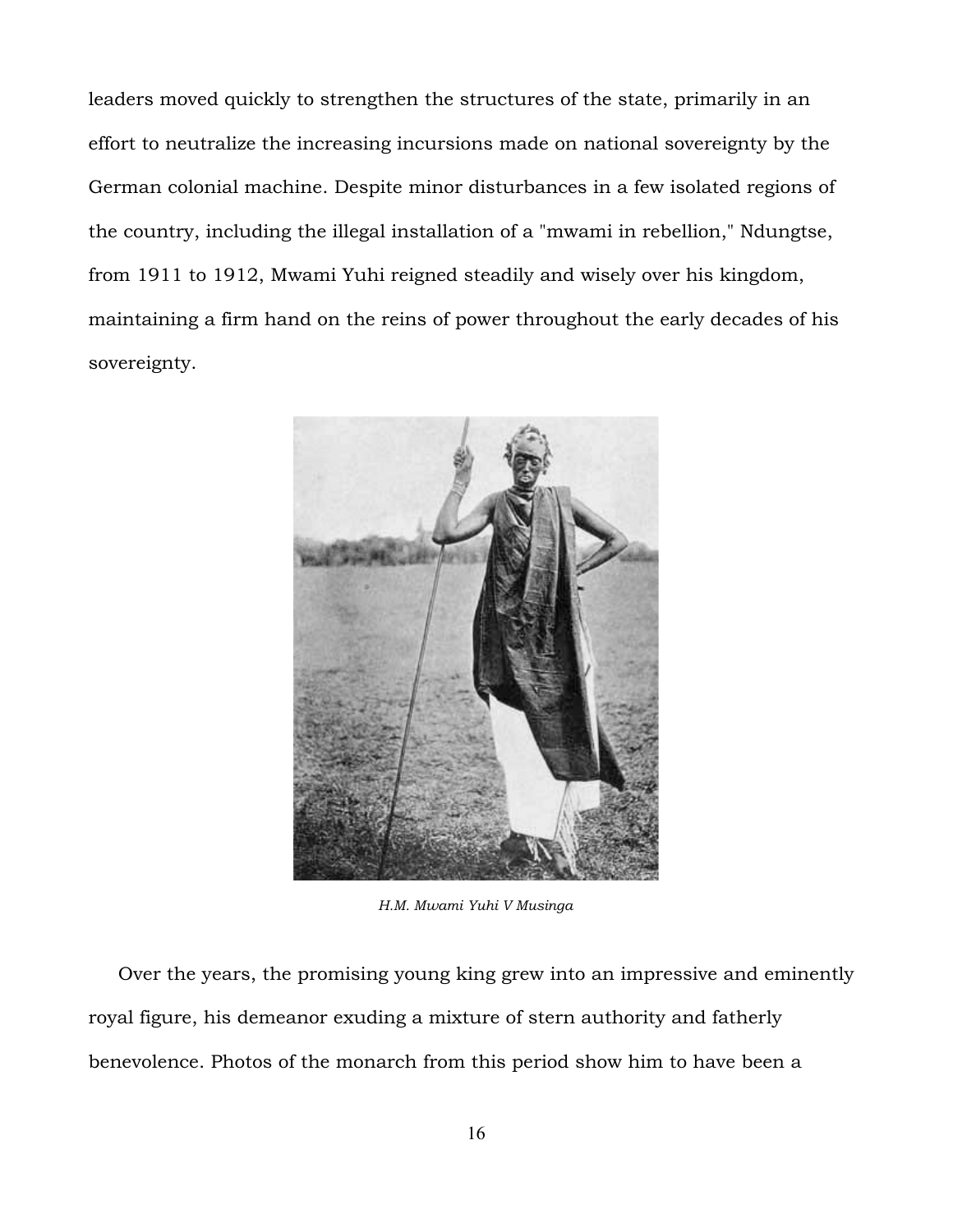commanding presence, one who is clearly at the center of attention in all his doings, and yet one who is strangely sympathetic in his majesty. Backed by his regents and abiru, the monarch did his best to stem the increasingly strong tide of demands made by the German colonial powers, but also came to realize that in matters of military technology and mechanized warfare, as well as in sheer deceitfulness, the foreign interlopers clearly held the upper hand.



*Mwami Yuhi V Musinga with Members of the Royal Court of Rwanda*

 Thus were born a number of the concessions made to the German authorities over the course of the years, some of which were to bear bitter fruit in the decades to come. In 1899, the Mwami officially recognized the German "protectorate," known as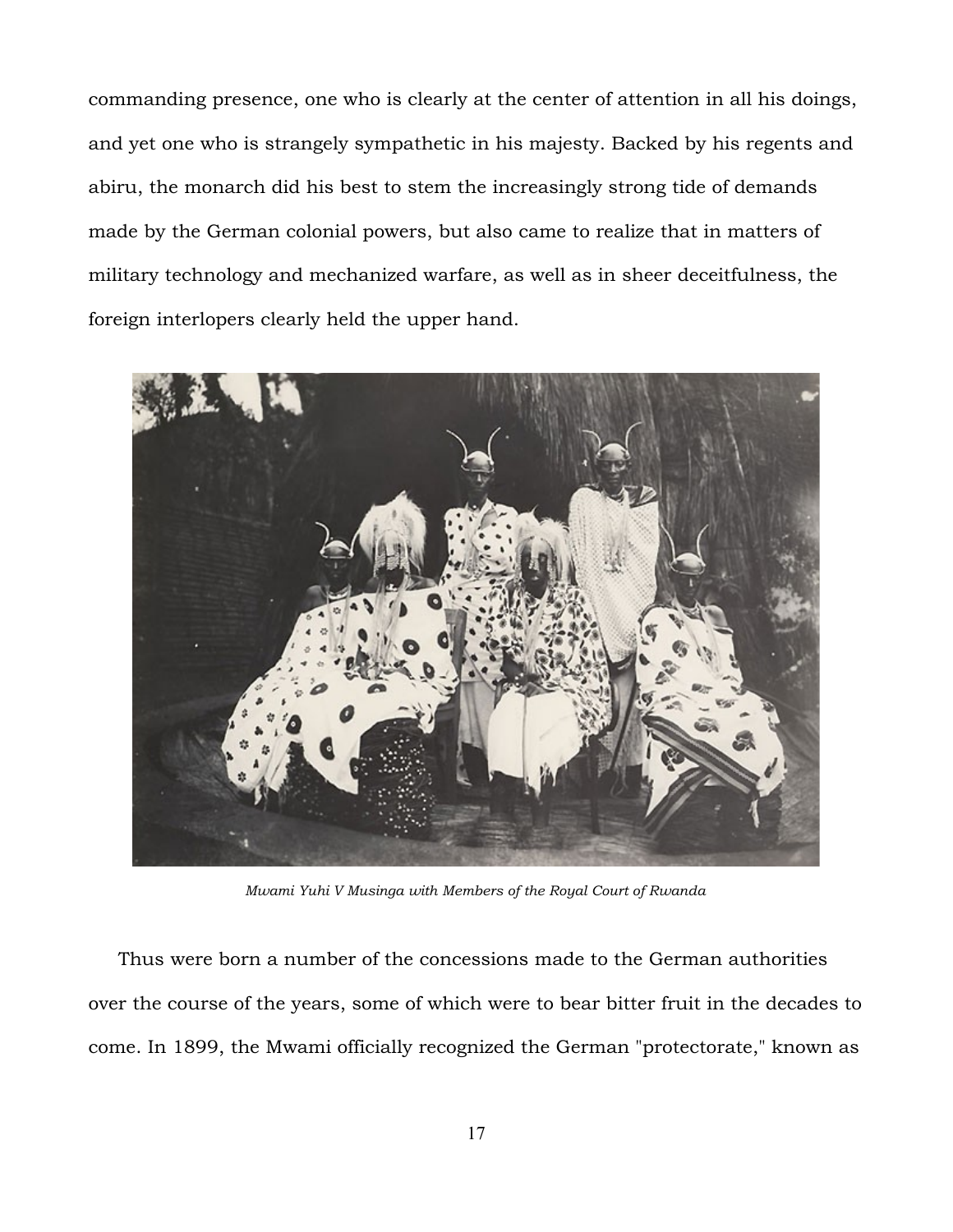Deutsch-Ostafrika, and in 1900 reluctantly consented to the foundation of a Catholic monastery at Save, which was run by the Order of the White Fathers, and which effectively opened the door to the eventual conversion of most of the country to the Roman Catholic faith. Despite the myriad spiritual and practical benefits brought about by the introduction of the faith of Christ into his domains, Mwami Yuhi Musinga remained deeply suspicious of European missionaries throughout the entirety of his reign, and viewed their activities as largely aimed at eroding his supreme royal authority at a time when that authority was already under considerable attack by growing waves of colonial opportunists.



*Yuhi V Musinga with the White Fathers Missionaries*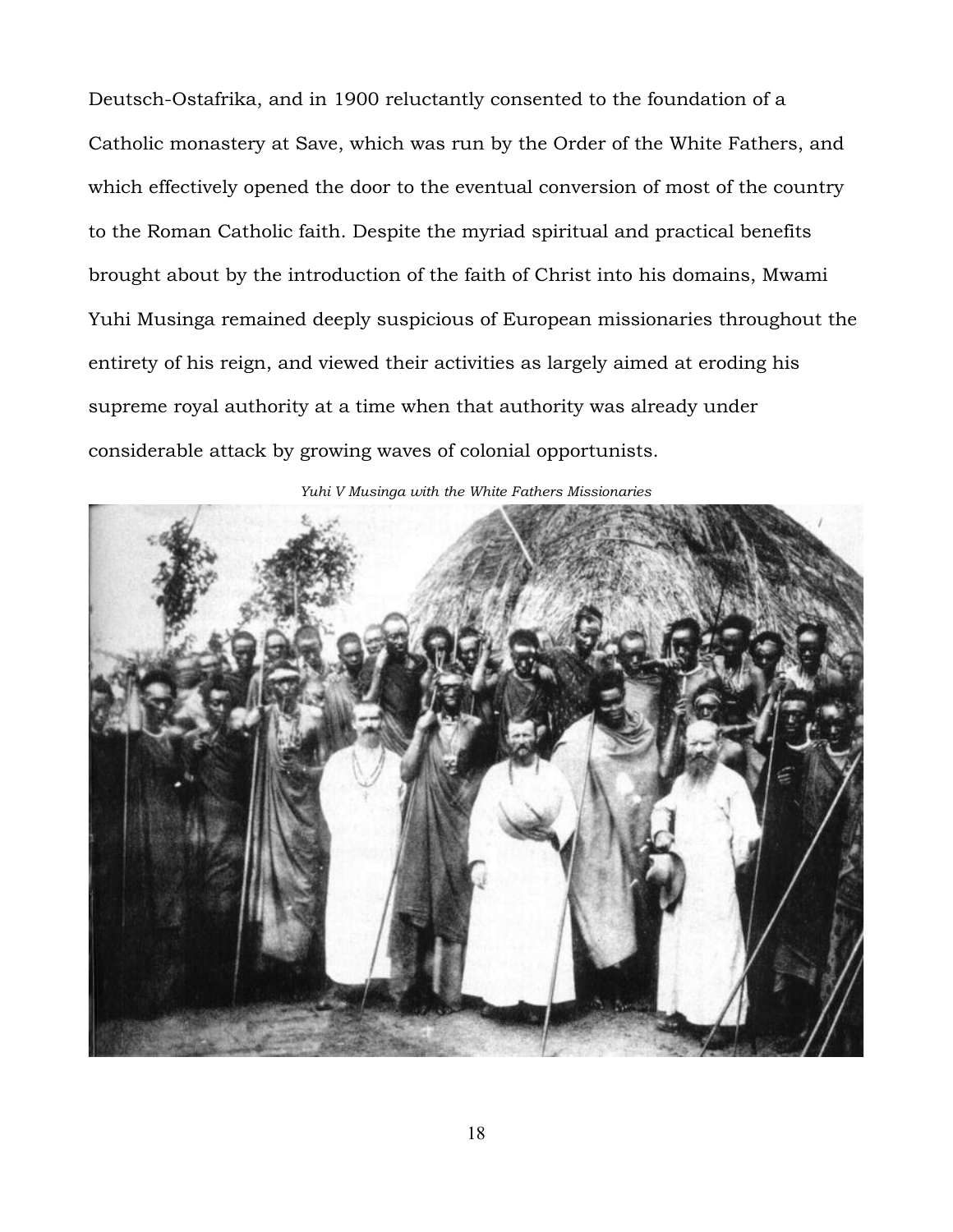In 1908, the German Resident, Richard Kandt, a sort of "overseer" of the colonial protectorate, established his headquarters at Kigali (present-day capital of the Republic of Rwanda), and this move ultimately inspired the quasi-permanent establishment of the Royal Court of Rwanda at Nyanza, which quickly became the epicenter of the Rwandan administrative system. The mwami inhabited a noble and spacious enclosure, the confines of which were considered to be "sacred ground" by his many faithful subjects.



*H.M. Queen Kankazi, Mother of Mutara III Rudahigwa*

 The month of March, 1913, saw a joyous event in the birth of a son (and eventual heir) to Mwami Yuhi V Musinga, but within the coming year, troubling developments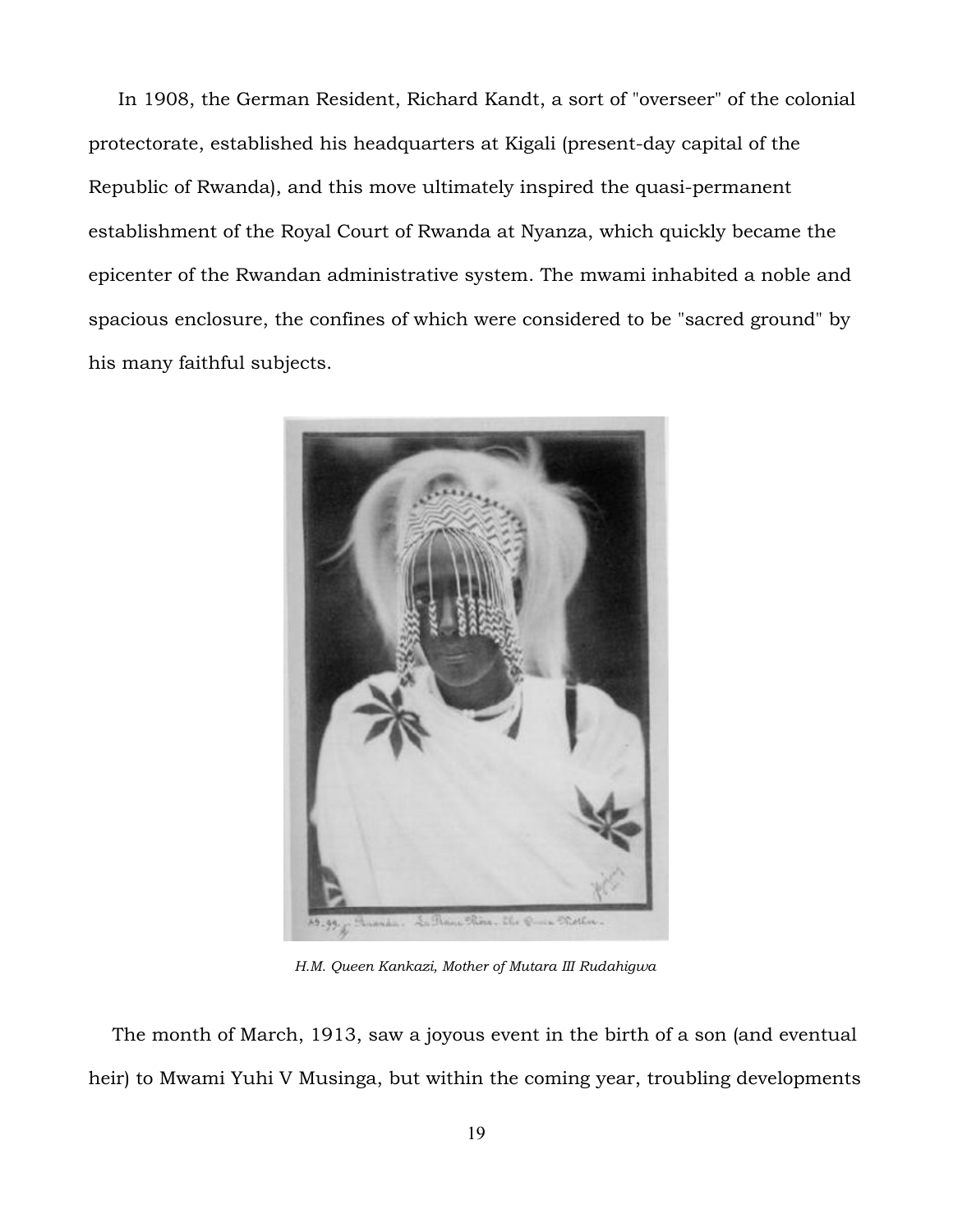in Europe would come to overshadow the personal happiness of the Rwandan monarch. Increasing political tensions among several of the European powers, coupled with the assassination of the Austrian Archduke Franz Ferdinand in the summer of 1914, quickly led to an almost universal declaration of war on the Continent in August of that fateful year. Franz Ferdinand, nephew of Franz Josef, the reigning Emperor of the Austro-Hungarian Empire, had been shot in Sarajevo, Serbia, by a young Serbian nationalist, Gavrilo Princip, and the resultant tension created by this act drew the majority of European nations into the first epic conflict of the 20th century.

 The immediate result of this conflict on the kingdom of Rwanda was the invasion of its territory by Belgian troops, in direct and flagrant violation of treaty agreements previously established to shield the African protectorates from just this sort of aggression. Yuhi V Musinga, caught in a crossfire between the Germans and the Belgians, reluctantly threw in his lot with the forces of Kaiser Wilhelm II, with whose emissaries he already had a long-standing, if somewhat unequal relationship. Thousands of Rwandans were killed in a variety of battles, and Yuhi's efforts to minimize the effects on his kingdom of this almost universal conflagration, entirely the making of the foreign powers, were sadly futile. By 1916, however, Belgian troops had emerged victorious over German colonial forces, and Rwanda was effectively at the mercy of yet another European power.

 With the catastrophic disturbances engendered by the protracted hostilities, famine was widespread throughout the country for the entirety of the war, and when the conflict had ended, the Treaty of Versailles of 1919 officially conferred a mandate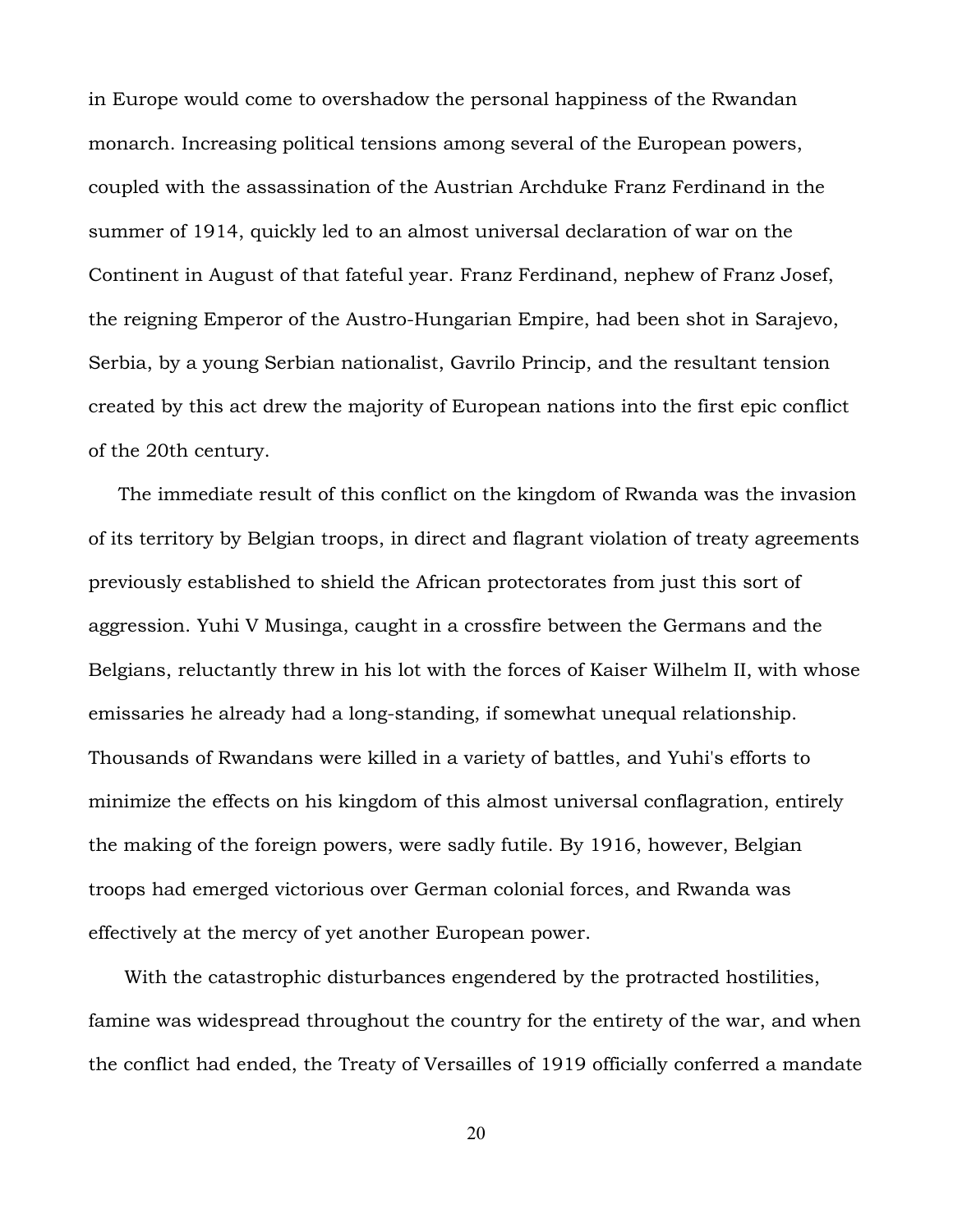over the nations of Rwanda and Burundi to the Kingdom of Belgium. This act was further confirmed by a decision of the League of Nations in 1923, which permitted the Belgian occupiers to administer the nation as a colonial protectorate. Yuhi V Musinga retained his throne, however, as the Belgian authorities recognized that it was far more prudent to try to rule the country through him than to attempt to impose a régime of direct foreign rule. For his part, the mwami, effectively powerless to resist the will of the increasingly demanding Europeans, endeavored to retain as much of his royal prestige and authority as possible, and to somehow shield his people from the harsh realities of foreign control.

 As Belgium was also a deeply Roman Catholic nation, however, there were several aspects of the situation which were to prove a great boon to the spiritual life of Rwanda. Conversions of the Rwandan people to Catholicism continued at a healthy rate, and several schools were established by the Church to further educate the growing population of Christian faithful. The modernization and expansion of the infrastructure also moved firmly ahead under Belgian tutelage, providing the means to join once-remote areas of the country to its administrative centers, thus fostering a greater sense of national unity, even under the watchful eye of the foreign authorities. The French language was introduced in schools and soon came to occupy an important place in the public life of the nation, as did Roman Catholic culture and the veneration of Christian saints, both of which were widespread by the early 1930s.

 Many of these innovations did not sit well at all, however, with the more traditional elements of the Rwandan Royal Court, and Mwami Yuhi Musinga himself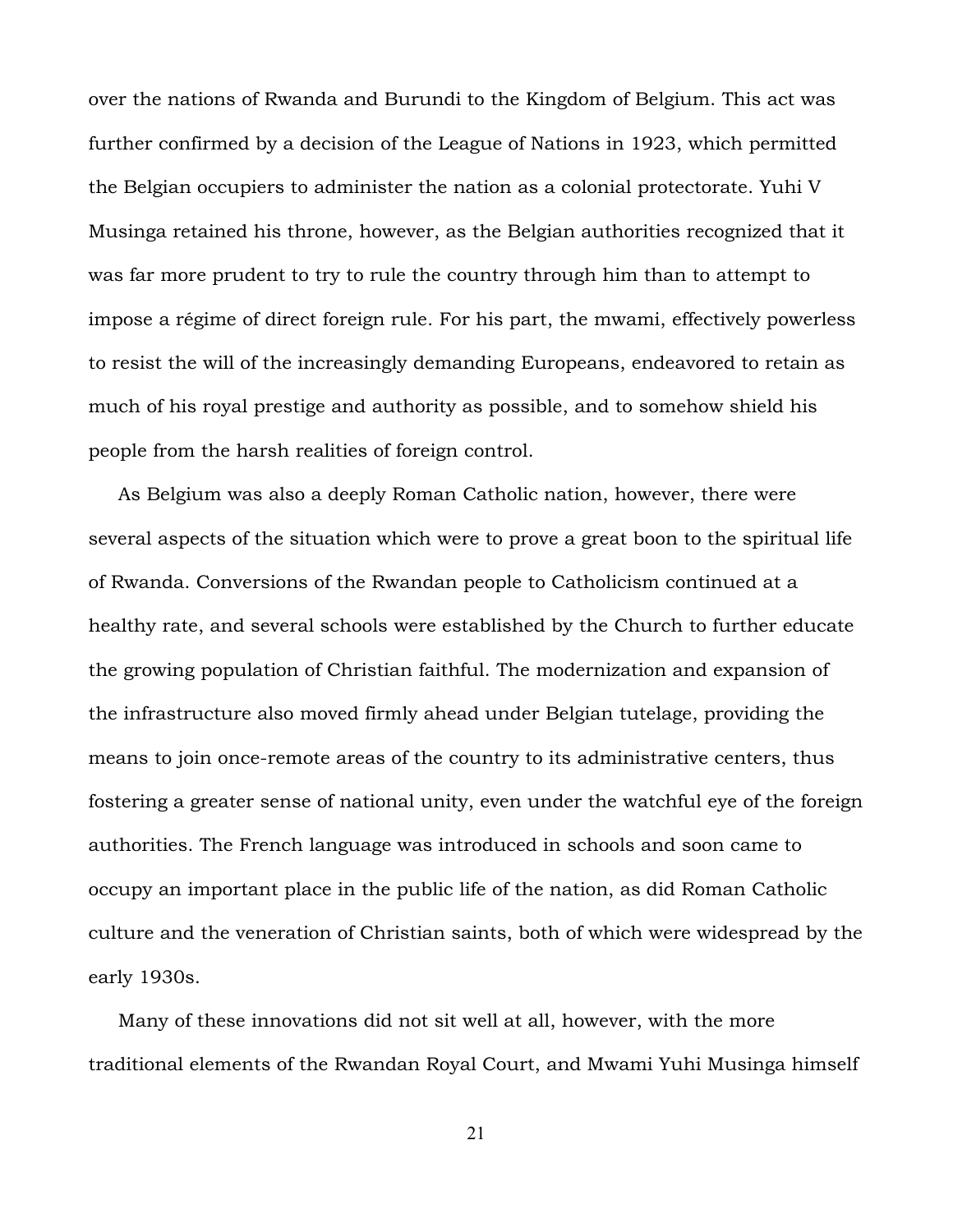resolutely refused to be baptized a Roman Catholic. In fact, there exists a letter from the great king to one of his daughters, in which he excoriates her most vehemently for converting to Christianity. During the course of this rather lengthy missive, he bitterly calls down imprecations on her, stating at one point that he would summon the "Thunder God of our ancestors to strike [her] down as a punishment."



*T.M. King Mutara III Rudahigwa and Queen Rosalie Gicanda*

 The growing tensions between the mwami and the colonial authorities came to a head on November 12, 1931, when he was suddenly and summarily deposed by the Belgian powers, supposedly because of his inability to cooperate with his subordinate chiefs, but also as a direct result of his staunch refusal to adopt the Roman Catholic faith. He was immediately replaced by his son, who was to reign under the name of Mutara III Rudahigwa until his death in 1959. Yuhi Musinga was exiled to Kamembe, near the border of the Congo, where he eventually died in 1944.

 Mutara III Rudahigwa was a man of an entirely different stripe from his sometimes austere and decidedly more traditionalist father. Also possessed of a regal and commanding presence, he was a Roman Catholic catechumen, and had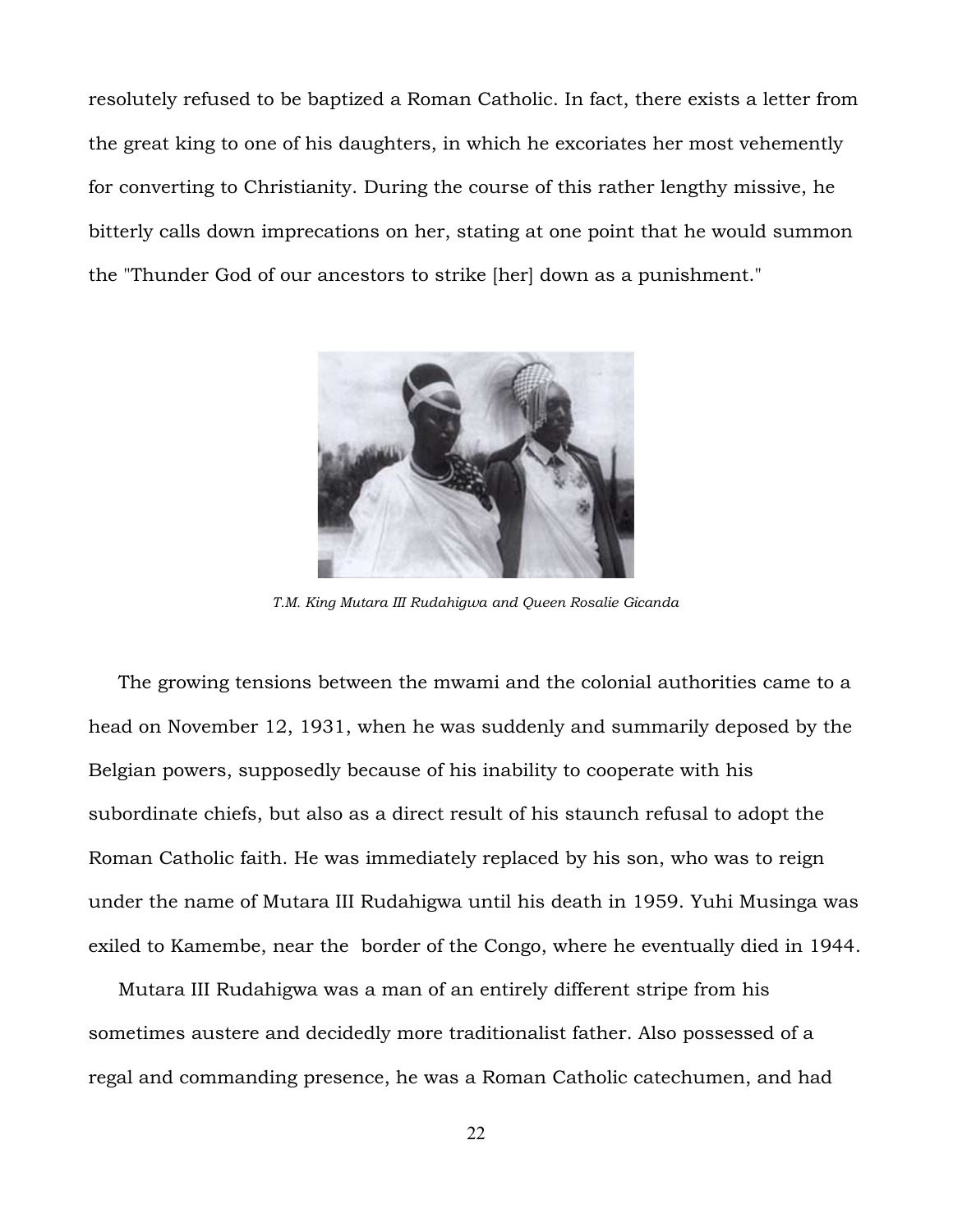been educated in mission schools. He was crowned King of Rwanda on November 16 of the same year, and was soon to win the genuine respect and admiration, both of his own people and of the foreign authorities. At the same time, however, the Belgian colonial administration undertook to further divide and dominate the local populations through a practice of racial identification, eventually imposing in the 1930s the use of ID cards artificially designating citizens as either Tutsi, Hutu or Twa. The introduction of this device into the organic and largely harmonious social fabric of the nation of the Banyarwanda would come to have hateful and disastrous consequences in the coming decades, and would eventually lead directly to one of the greatest crimes against humanity committed in the 20th century.



*Mwami Mutara III Rudahigwa and King Baudoin of Belgium*

 The ever-popular Rwandan monarch, more and more committed to his growing faith in Christ, and to the performance of his sacred duty as mwami, celebrated his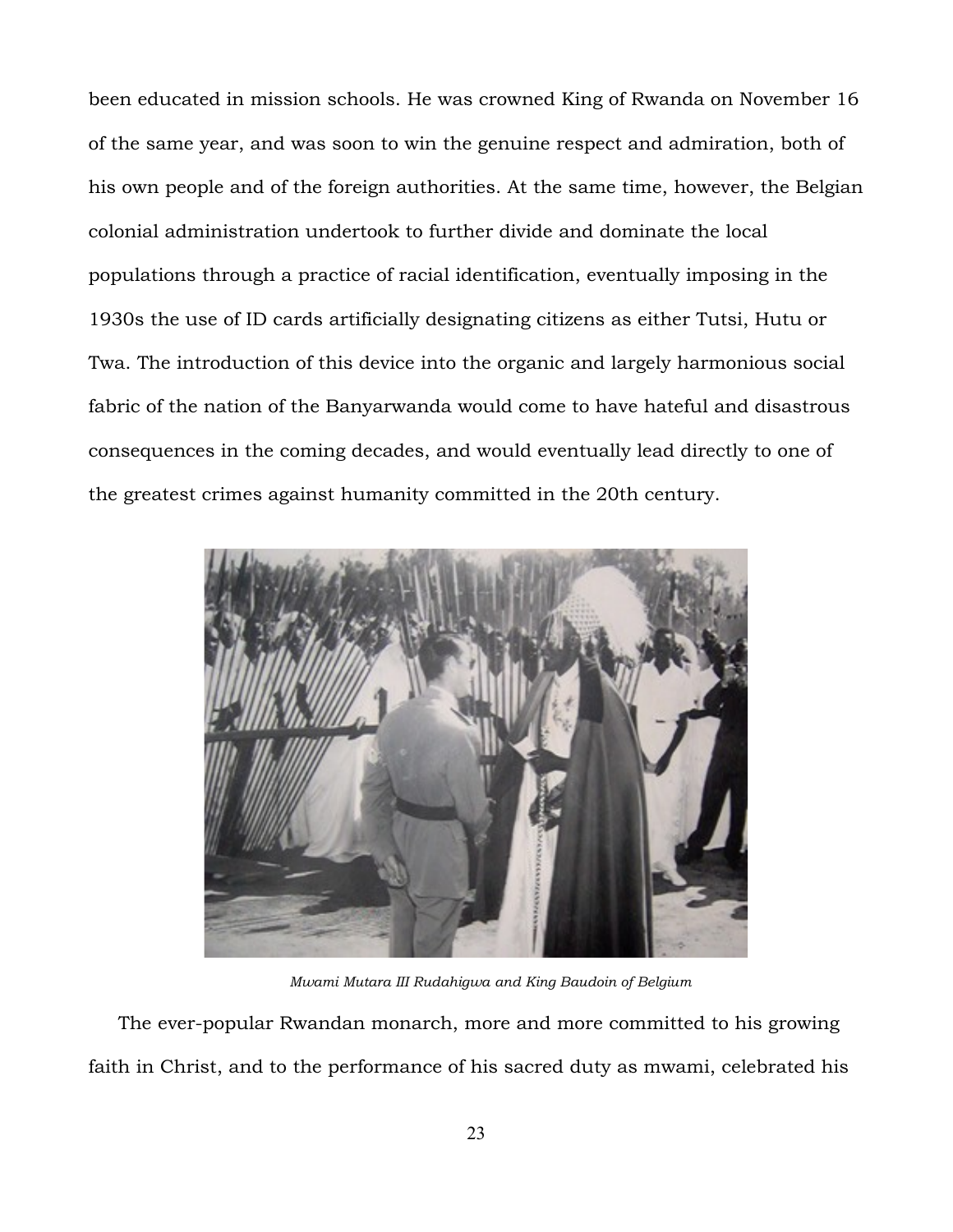marriage to a beautiful young Christian Rwandan, Rosalie Gicanda, on January 13, 1942. On October 17 of the following year, Mwami Mutara III Rudahigwa, under the sponsorship of Belgian Governor General Pierre Rycksmans, became the first king of Rwanda ever to be baptized a Roman Catholic Christian. He took the baptismal names of Charles-Léon-Pierre, and was followed in his full conversion by the vast majority of his chiefs and sub-chiefs, who were also consecrated to faith in the Lord, and who in turn helped spread further the Gospel of Christ throughout the nation. Firmly committed to social justice, in 1945 King Mutara called for the abolition of the feudal land system known as the ubuhake, which he characterized as "unfair," and which was eventually eliminated completely in 1954. He further insisted that the Belgian colonial administration reluctantly accept the abolition of unpaid labor on public works projects, most frequently executed under physical duress. Although resisted by the foreign machine, this move was universally popular throughout the land, and led to an even greater appreciation of the efforts of the mwami to relieve the burdens of his people.

 Spurred by his strong faith in the teachings of Jesus, on October 27, 1946, H.M. Mwami Mutara III Rudahigwa officially consecrated the Kingdom of Rwanda to Christ the King, further cementing its ties to both the Church and to the worldwide community of the faithful. Earlier in the same year, Rwanda had become a territory under the supervision of the United Nations, despite the continued presence and direct control of the Belgians. Further inspired by his deep faith in Christ, in 1949 the mwami declared his strong opposition to the chicote, or public corporal punishment of adult males, who were frequently beaten by colonial authorities in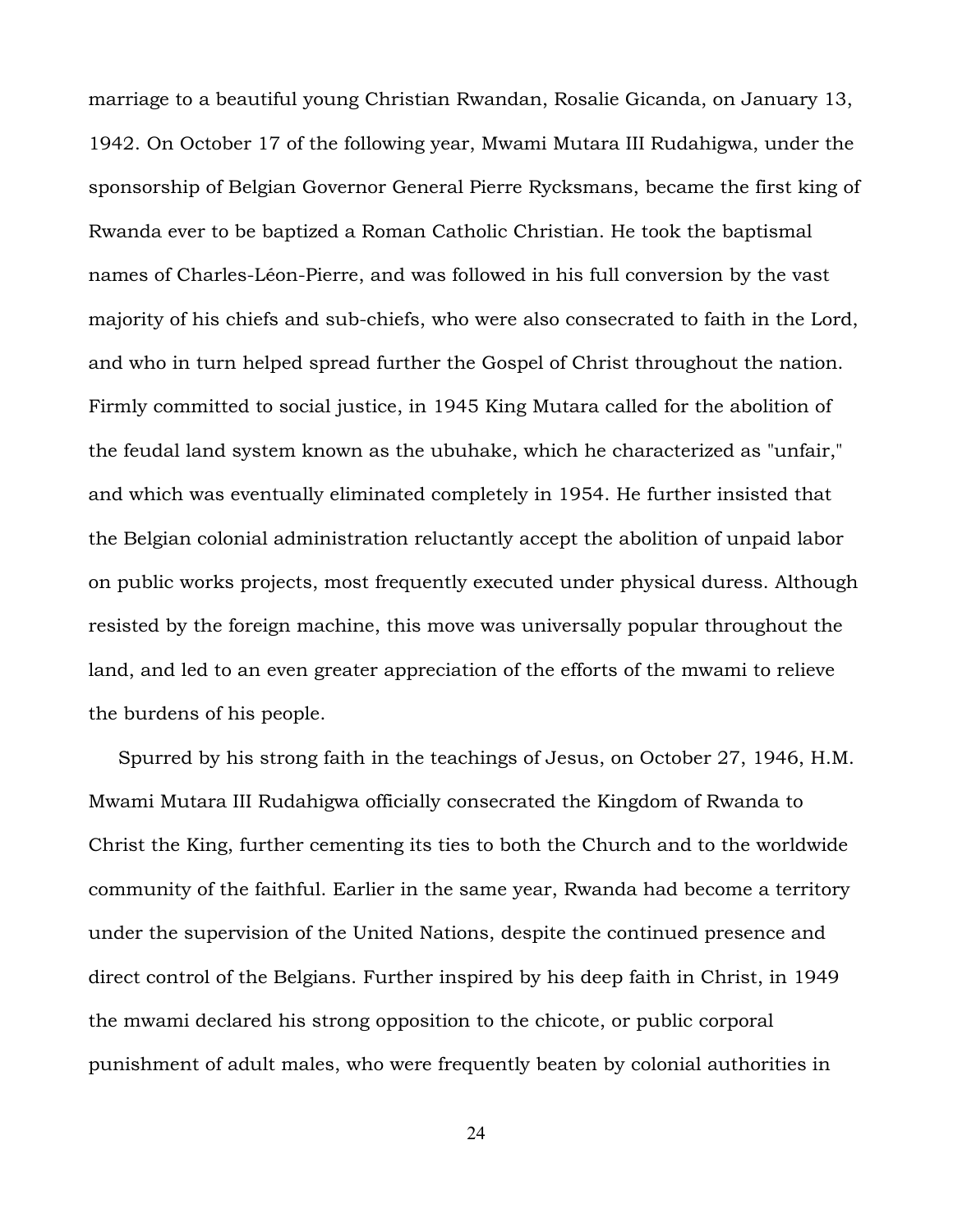the presence of their families. This move caused great discontent among the Belgian administration, who increasingly began to worry about potential effects of the growing regional and international prestige of the popular monarch.



*Informal Portrait of Mutara III Rudahigwa*

 In 1955, the King of Belgium named seasoned administrator Jean-Paul Harroy Governor General of Rwanda-Urundi. The growing tension between the mwami, who was firmly determined to follow his conscience as a devout Christian and to right the wrongs largely imposed by the foreign occupiers, made a showdown increasingly inevitable, if not ultimately desirable. In 1956, Mwami Mutara officially demanded of the United Nations a swift end to the Belgian occupation, as well as total independence for his tiny kingdom. In addition, the Supreme Council of Rwanda requested that chiefs and sub-chiefs thenceforth be chosen by election, rather than by royal appointment. This demand was later repeated at the beginning of 1959, at the same time as a further request for a precise timetable for the accession of the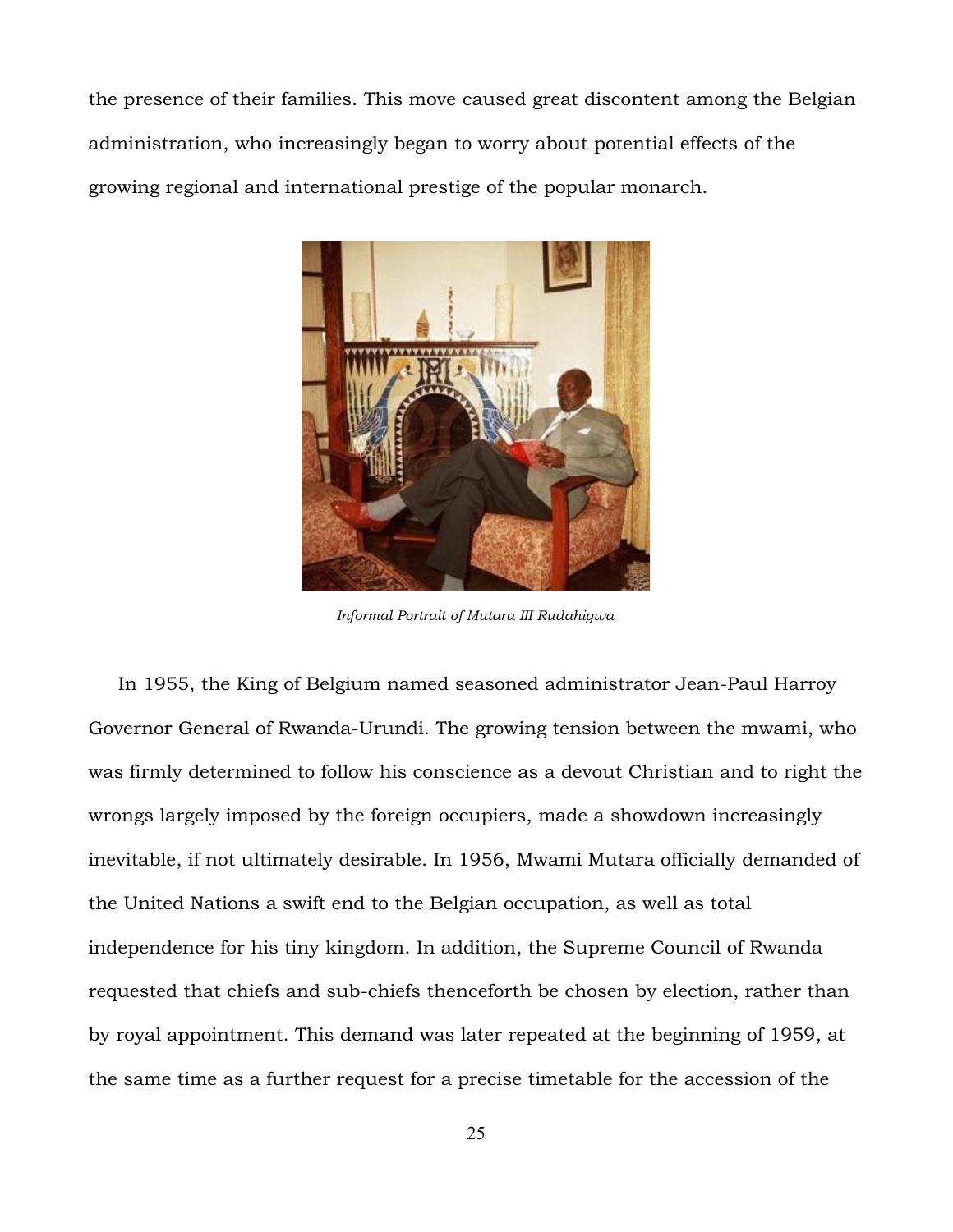country to full independence and autonomy.



*Ladies of the Rwandan Royal Court of Mutara III*

 Although many recognized the growing severity of the rift that had developed between the Mwami, resolutely dedicated to furthering the welfare of his people under the sacred banner of Christ the King, and the Belgians, eager to retain their hold on the physical resources of the nation, few could have foreseen the extent and consequences of the drama that was to be played out in July of 1959. On Friday, July 24, 1959, King Mutara traveled to Usumbura, from whence he planned eventually to journey to New York to put the case for Rwandan independence before the United Nations. The day after his arrival there, the mwami requested a shot of penicillin from Dr. Vinck, a Belgian stand-in for his his personal physician, whom he had seen earlier in the day. The doctor administered a dose of about 1 million units of megacillin, and during the course of a brief conversation with Vinck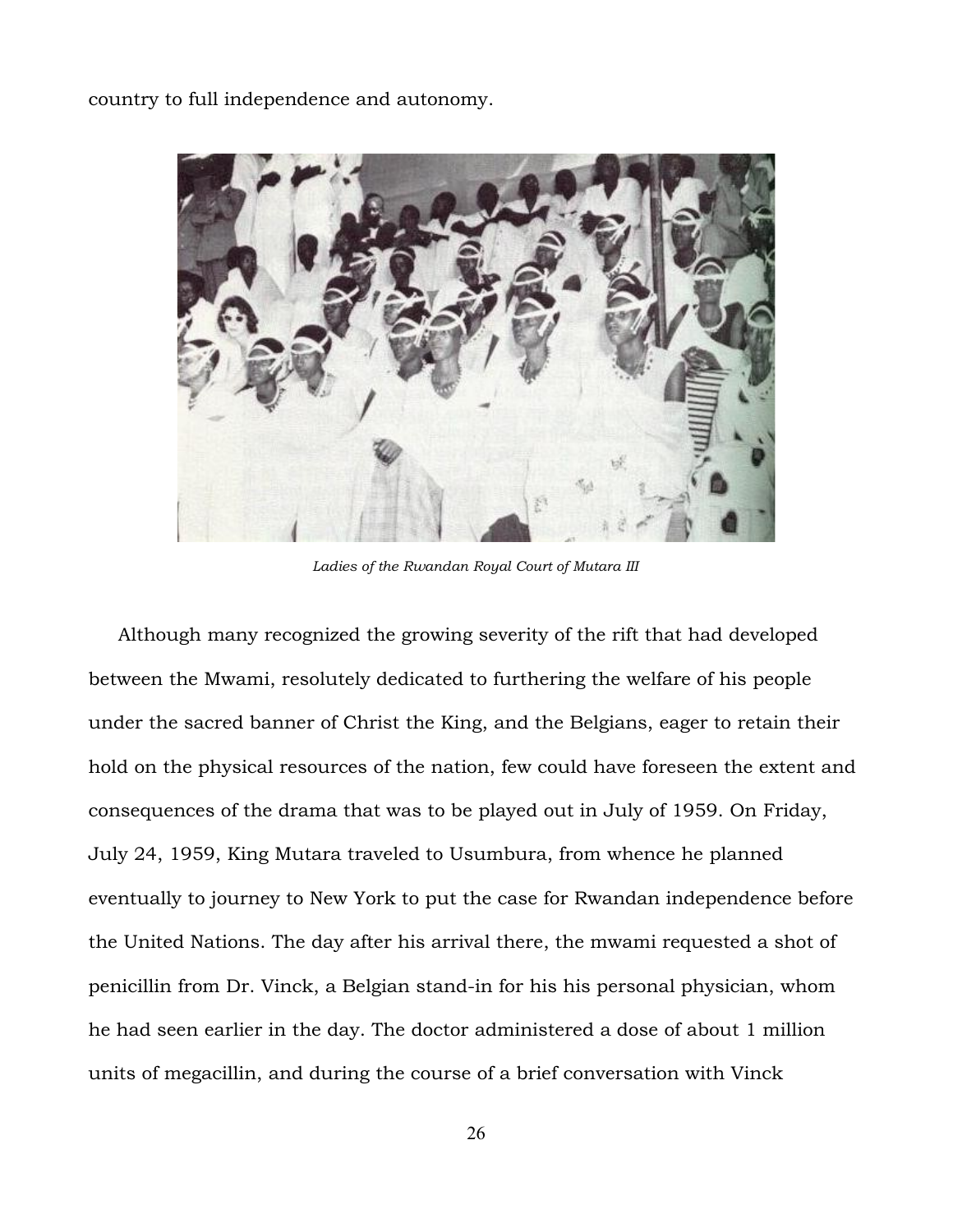following the shot, the King collapsed and died, apparently struck down by a massive cerebral hemorrhage.



*T.M. Queens Kankezi and Rosalie Gicanda at the Funeral of Mutara III* 

 Despite claims that this tragic event was the result of some kind of medical anomaly, many believed that the increasingly troublesome mwami had simply been eliminated under orders from Brussels by means of a foul assassination rather thinly disguised as a clinical "accident." This hypothesis is further strengthened by testimony from his half-brother and successor, H.M. Kigeli V Ndahindurwa, who affirms that Mutara "wanted to go to New York, to ask the UN to grant full independence to Rwanda. In Usumbura, where a replacement for his usual physician had given him an injection before the voyage, he collapsed upon leaving the medical office. Shock, infection, heart attack? We are assured that it was an accident, but I know that my brother had never been sick, and that no autopsy was ever performed."

The Rwandan nation was devastated. Deep mourning spread throughout the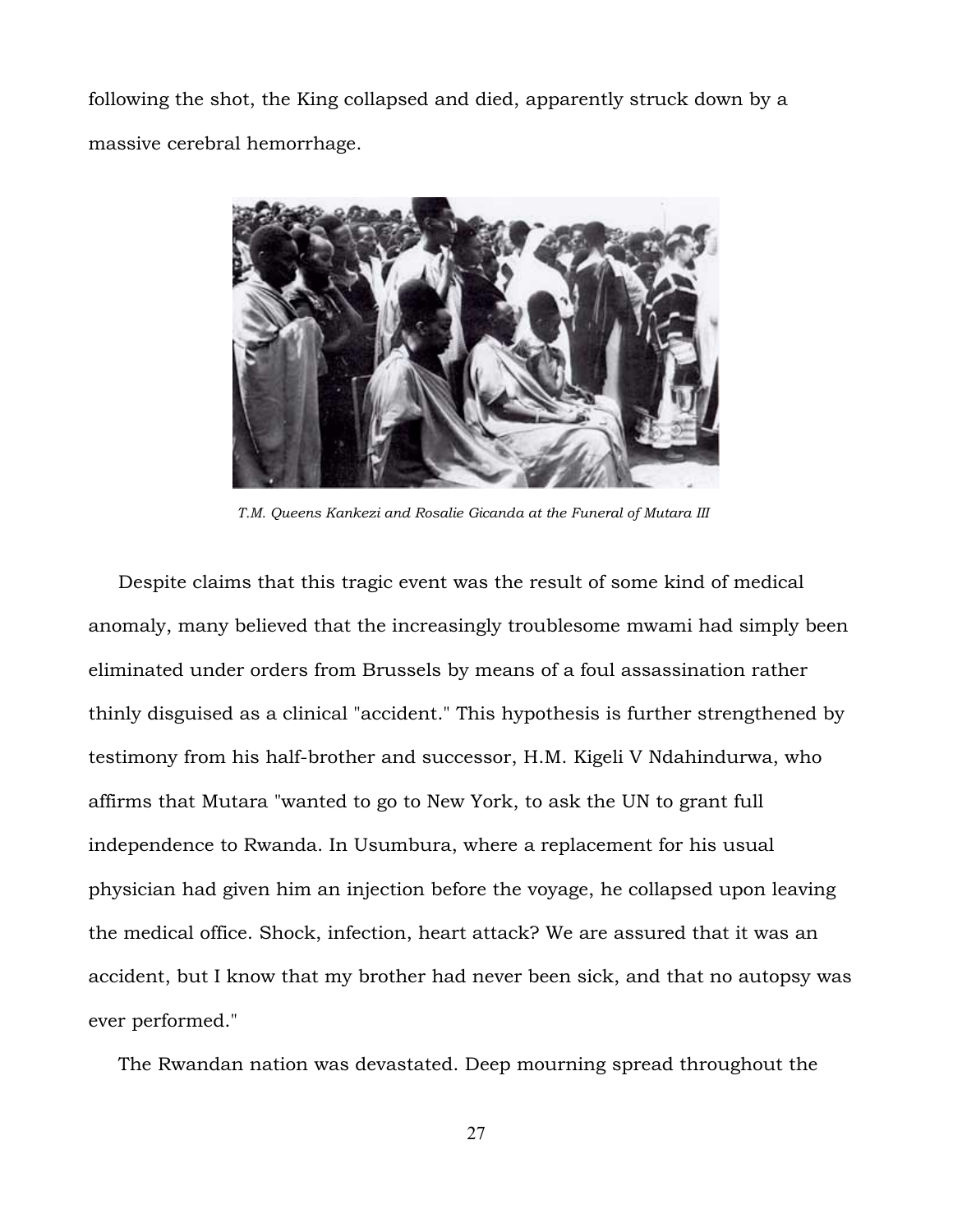land of the Banyarwanda, and the sudden and unforeseen disappearance of this great mwami, truly a shepherd of his people, struck savagely into the psychoemotional heart of the grieving population. Equally tragic was the fact that this hero of the people had passed away with no male descendants, thus leaving the matter of the succession an open question. Thus began a race against time and circumstances, bravely sustained to ensure that the sorrowing Rwandan homeland should not fall even further under the control of the Belgian administration at this critical juncture in her history. Providence, favoring the right over the might, would supply a genuine blessing in the person of her next ruler, but his ability to positively influence events in this increasingly fragile kingdom would be tragically short-lived.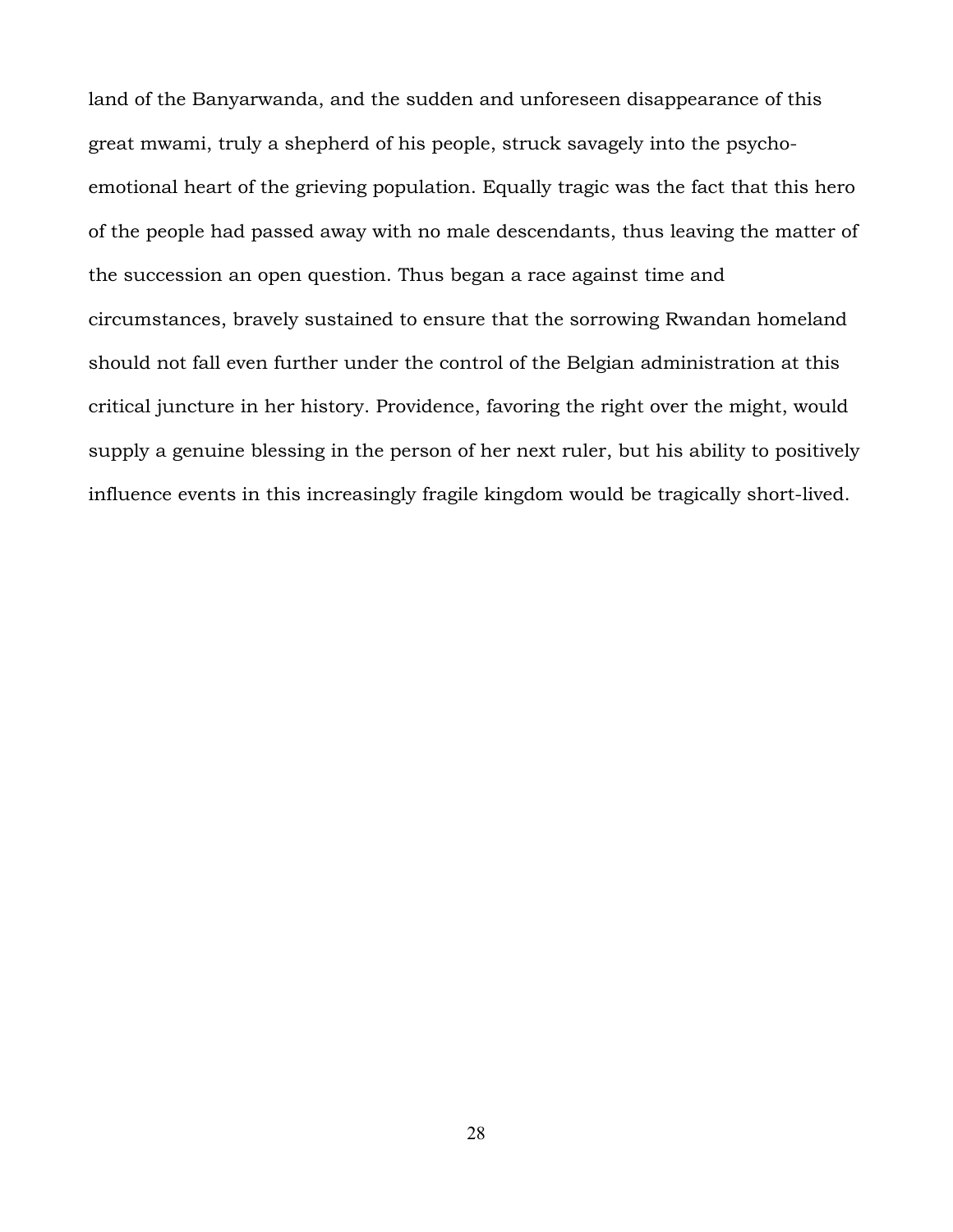# PART III

Not For the Power, But For the People: The Reign of H.M. Kigeli V (1959- )

 The stunning loss of their beloved mwami left the people of Rwanda shocked and grief-stricken. Even as the nation mourned however, the abiru, who had not not been called upon to order the royal succession since the days of Yuhi V Musinga, made hasty preparations to proclaim the accession to the throne of a new mwami. Sensing that the Belgian colonial authorities would seek to take advantage of this period of instability to forcibly create a regency under their complete and direct control, thereby effectively crushing the hopes of the nation for autonomy, the aged counselors of the kingdom gathered in conclave to settle upon a successor.



*H.M. King Kigeli V Ndahindurwa, with Belgian Officials*

Despite the lack of a direct male descendant of Mutara III Rudahigwa, however, it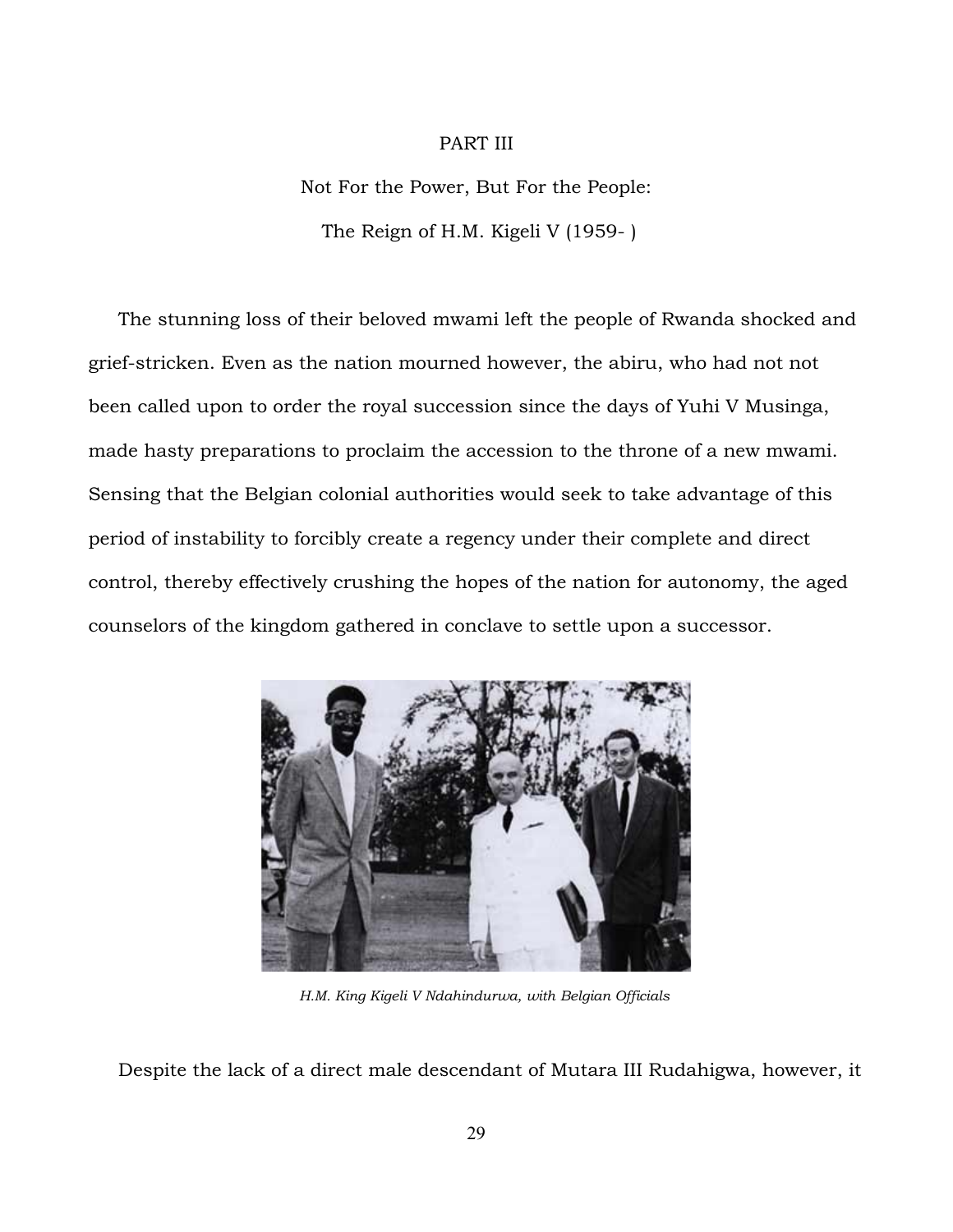soon became apparent that he *had* made known his wishes with regard to the royal succession. The Abbé Kagame, one of the leading religious figures of the kingdom, as well as a key political personality, declared himself ready to swear an oath that the late mwami had in fact secretly revealed to him his choice for the throne. That his choice should also have lighted upon a member of the royal family, and one of absolutely sterling reputation, held in the highest esteem by both the Rwandan people and the Belgian administration, was considered to be nothing short of providential.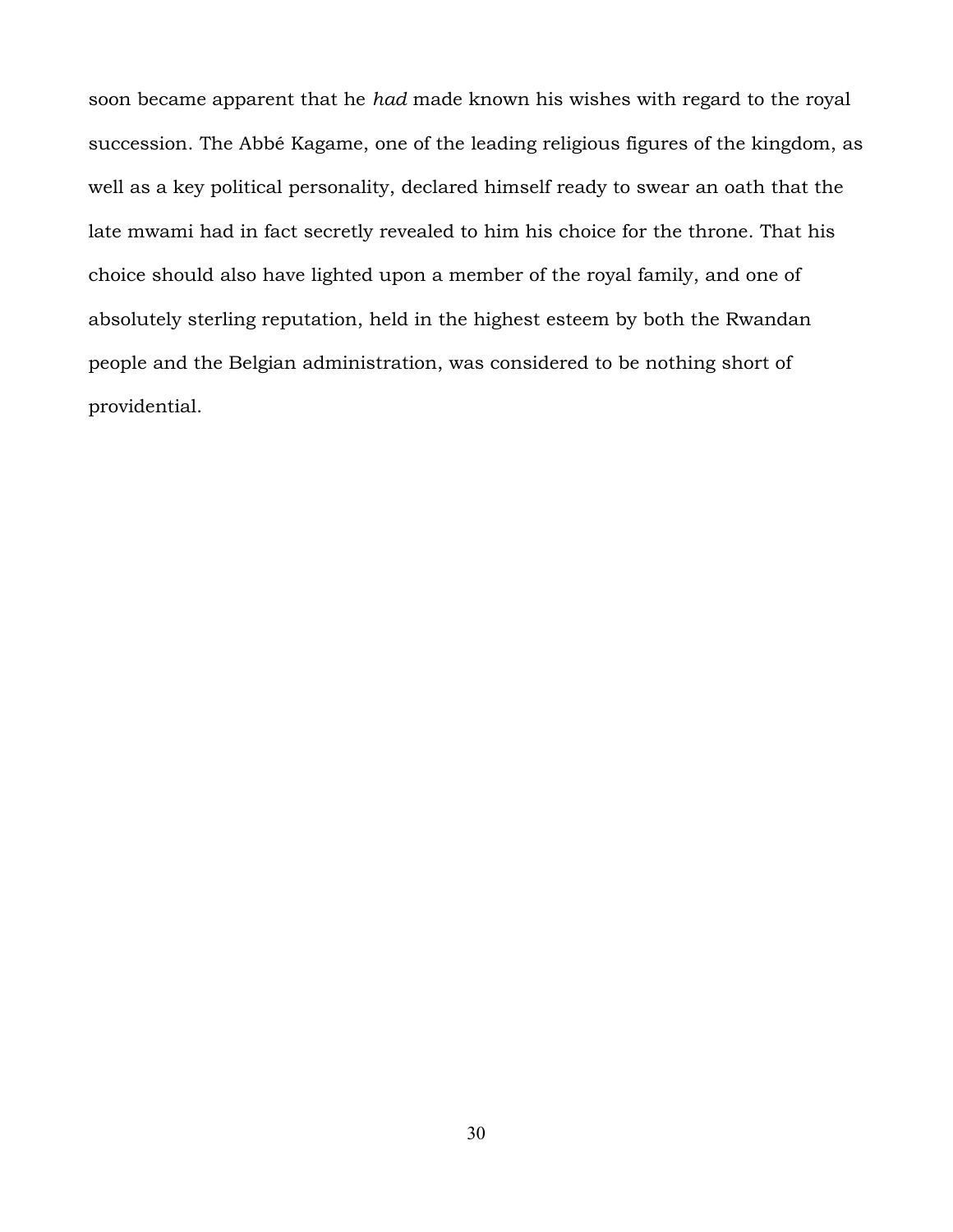*The Investiture of H.M. Kigeli V Ndahindurwa*



 Despite the fact that other candidates were briefly discussed by the abiru, and by members of the Supreme Council, in the end the choice was a clear and resounding one. Mutara's half-brother, Jean-Baptiste Ndahindurwa, was called upon to take up the burden of the throne, and to be invested with the power and responsibility of the sacred office of mwami. It is quite telling, in fact, that the new mwami, who was famed for his goodwill, his devotion to Christ and his care for the people, did not at all consider himself to be a likely candidate for the throne. According to witnesses, early on the day of his designation as mwami, he had simply gone out to tend to his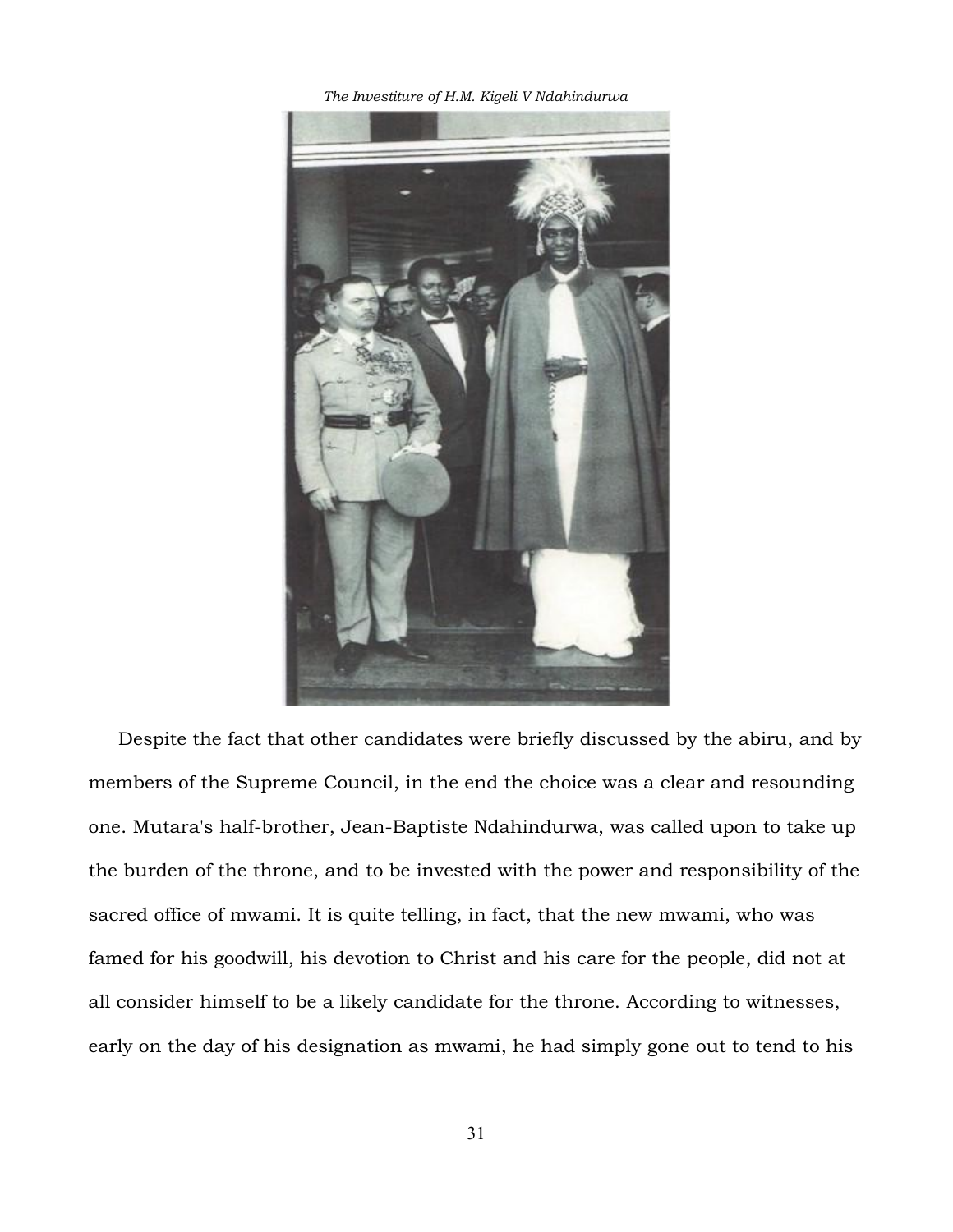herds of cattle, much as he had done in the days and months past, and was therefore entirely unaware of all the tumult and excitement surrounding his elevation to the kingship.

 The scene at the public funeral of the late king, which took place on July 28, 1959, was understandably anything but a peaceful one. There was both profound grief and considerable tension in the air, as the people and the court prepared themselves for the next move of the Belgian administration in its seemingly incessant campaign to cripple the hopes of the Rwandan monarchy. The aged abiru, however, despite their relatively small numbers and the somewhat decrepit state of the traditional Rwandan protocols of state, were to play their hand brilliantly, effectively trumping the Belgians at their own game. Honoring scrupulously the ancient Rwandan royal traditions, and carefully following the various rites associated with the transfer of power, they took as their central inspiration the ancient formula of succession: Umwami aratabazwa, igihugu kigahabwa undi mwami kitaraye nze ("The mwami is buried, then the country receives a new mwami, without passing one day with a vacant throne").

 After the funeral of Rwanda's lamented hero-king on the hill of Mwima, in Nyanza, the announcement of his successor was made in the presence of the assembled mourners and the officials of the Belgian administration. When the name of Ndahindurwa was made known to the crowd, there was a great acclamation from the Rwandan people. Given the enormously positive response to the succession of the young monarch (who assumed the throne name of Kigeli V Ndahindurwa) to the royal dignity, the Belgian authorities, including Governor-General Jean-Paul Harroy,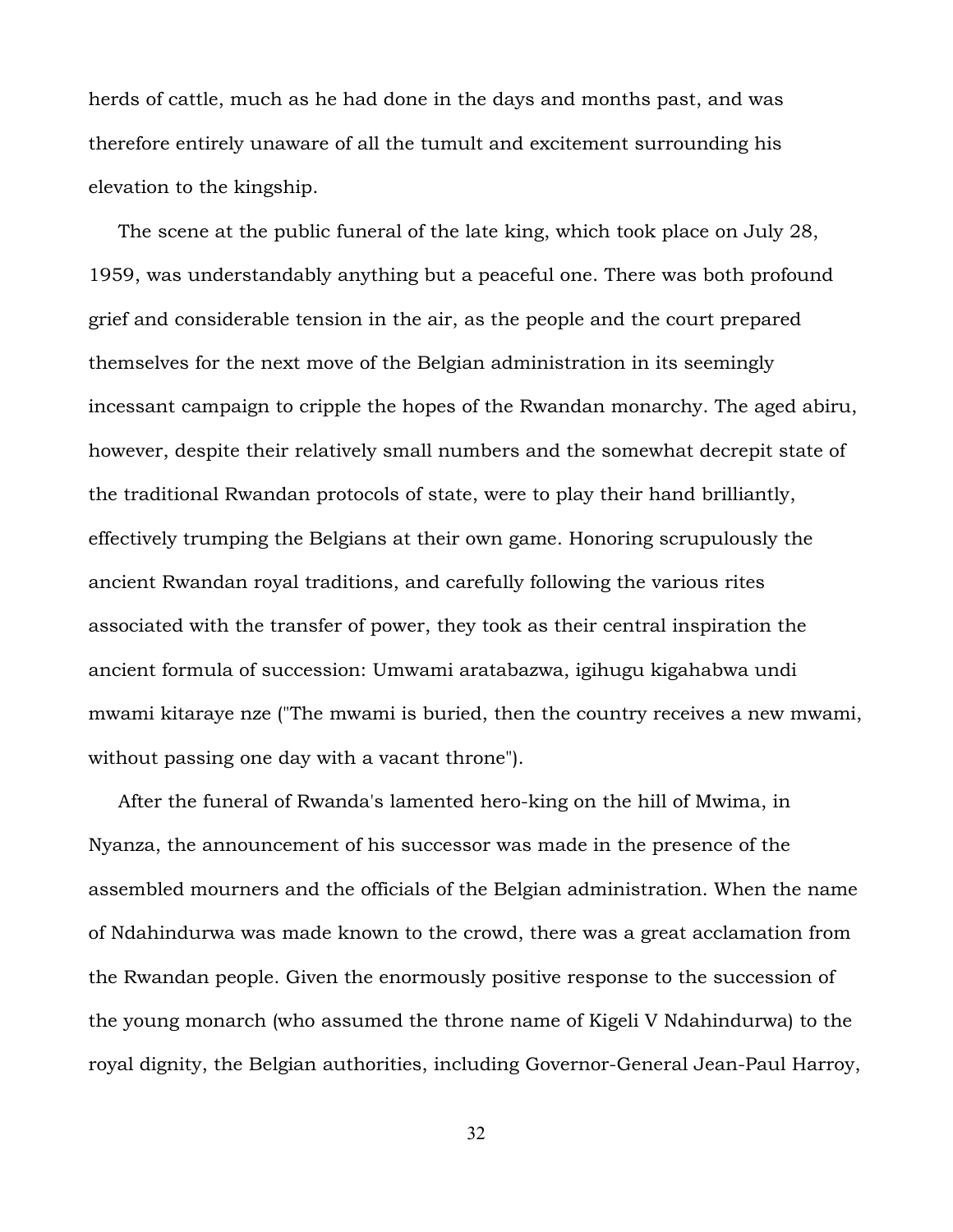had no choice but to acknowledge that they had been outmaneuvered by the abiru, and they were therefore forced to put a good face on their defeat. In point of fact, however, and despite the deeply questionable nature of their ultimate plan for Rwanda, the Belgian authorities themselves privately expressed a sincere, if somewhat grudging respect for the character and abilities of the man who had just become king.

 Born in Kamembe, southwest Rwanda on June 29, 1936, to the exiled King Yuhi V Musinga and Queen Mukashema, the young mwami had been baptized a Roman Catholic, taking the name of Jean-Baptiste. He had been educated at the Groupe Scolaire d'Astrida, had continued his studies at Nyangezi College in Zaire (modernday Democratic Republic of the Congo) and had worked with the Belgian administration in the Astrida Territory from 1956 to 1958. He was named the subchief of Bufundu in 1959, and was widely recognized to be a devout young man of great probity, with a deep sense of social justice and a keen knowledge of his country, its people and their needs.



*Mwami Kigeli V of Rwanda and King Baudoin of Belgium*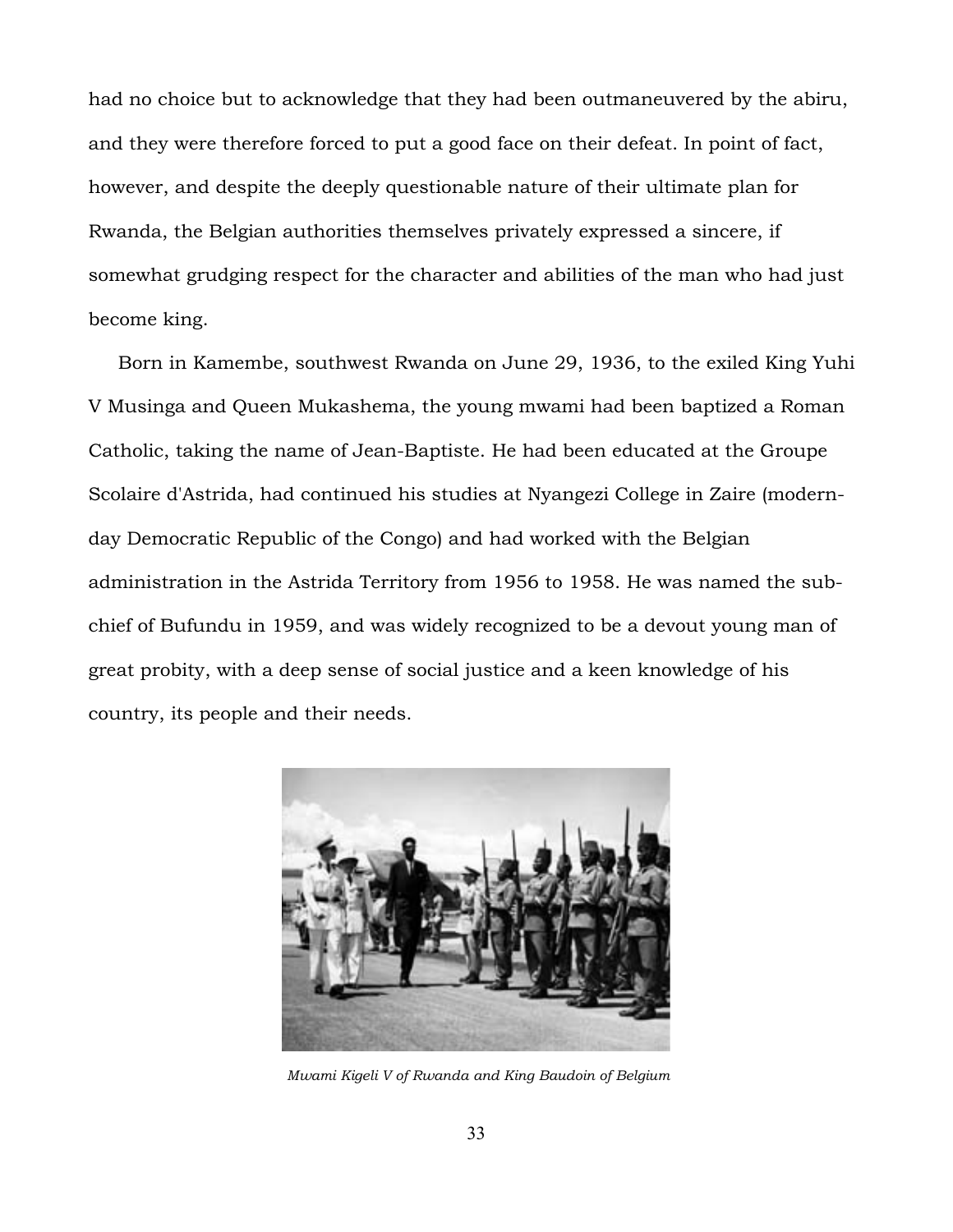The new king's reign began in an atmosphere of extreme tension and growing unrest among certain elements of the people. With the population secretly stirred to dissent by the Belgian authorities, who sought to undo the positive accomplishments of the late mwami, and to hobble the chances of the new king, incidents of political violence and other types of crime grew throughout the nation. It was not until October 9, 1959, and after considerable difficulty that His Majesty Kigeli V Ndahindurwa was to swear his oath of investiture at Kigali. As a precaution, and because of the volatile nature of the political situation in his struggling country, the new mwami had demanded that explicit mention be made of his wish to reign as a constitutional monarch, so as to avoid any future possibility of nullification of his enthronement by the tutelary authorities. In addition, having requested to reign constitutionally, Kigeli V Ndahindurwa was now possessed of an almost irrefutable argument in favor of the speedy and equitable creation of an independent native government and a new national constitution.

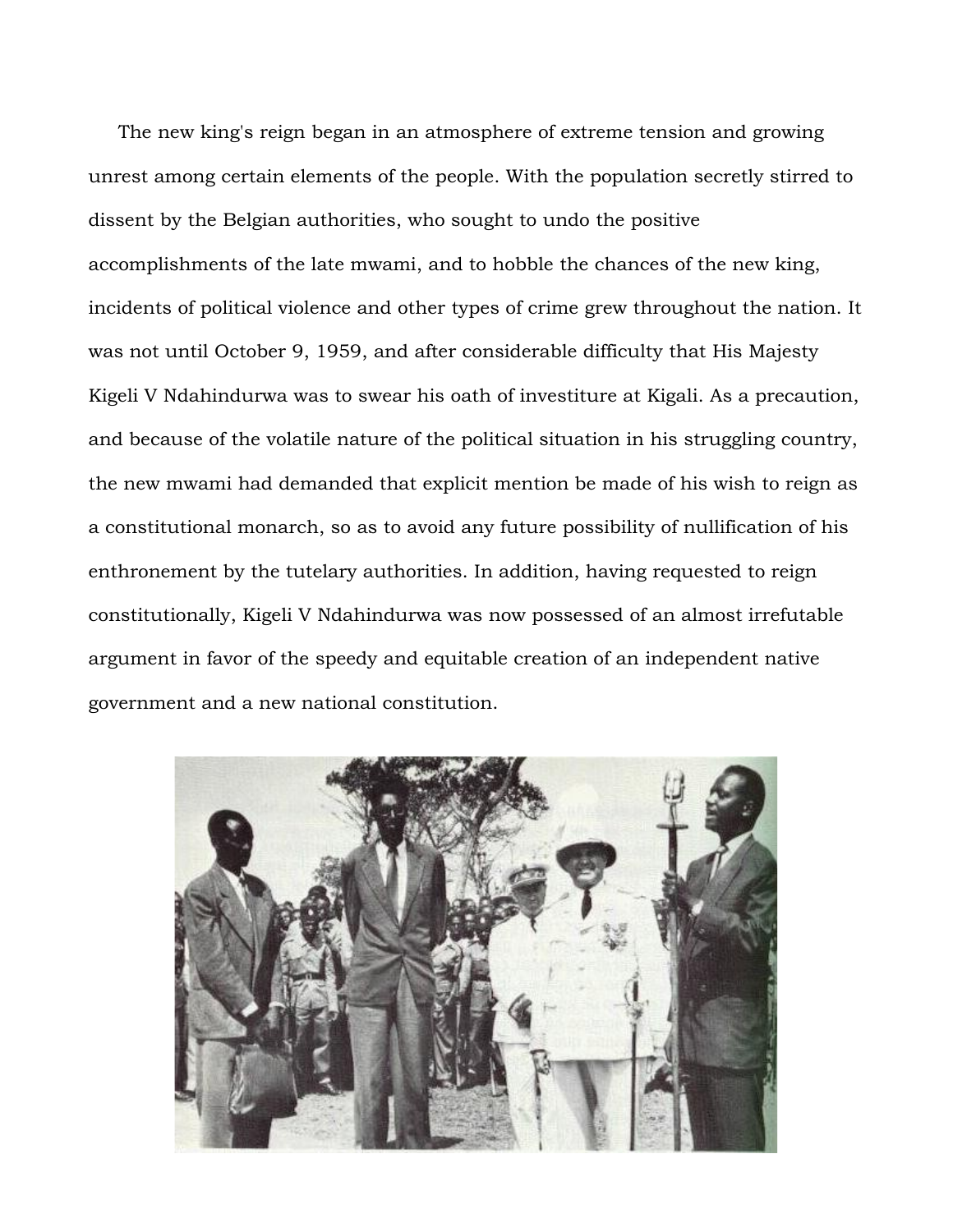Sadly, however, the course charted by the devoted new monarch was not to be realized in his land. Circumstances and events conspired against the fulfillment of his plans, and it soon became painfully apparent that the Belgian administration, which purported to favor the peace and stability of its "client" nation, was actually in collusion with anti-government factions to effect the downfall of the Rwandan monarchy and the installation of a new and more malleable régime under its watchful eye. By early 1960, the handwriting was most clearly on the wall on a number of different levels, and the Belgians continued to do their utmost to undermine the monarchical prestige of the increasingly popular young mwami. In that year, the portrait of the mwami, which had previously graced banknotes and coins of the Bank of Rwanda, was replaced by images of wild animals, and His Majesty's closest advisors were increasingly placed under close surveillance by the Belgian Sureté. The image of the kalinga also disappeared from public view, and political and racial violence continued to escalate in the once-peaceful kingdom. The evil seeds cunningly sown by the European authorities over the course of the preceding decades had sadly begun to flower just as Rwanda stood on the threshold of full independence.

 In a recently declassified note addressed to King Baudoin of Belgium on October 24, 1960 by his Grand Marshal Gobert d'Aspremont Lynden, uncle of the Minister of African Affairs, the Marshal indicates that he sees no difficulty in inviting King Mwambutsa, Mwami of Urundi, to the upcoming wedding of Baudoin in Brussels.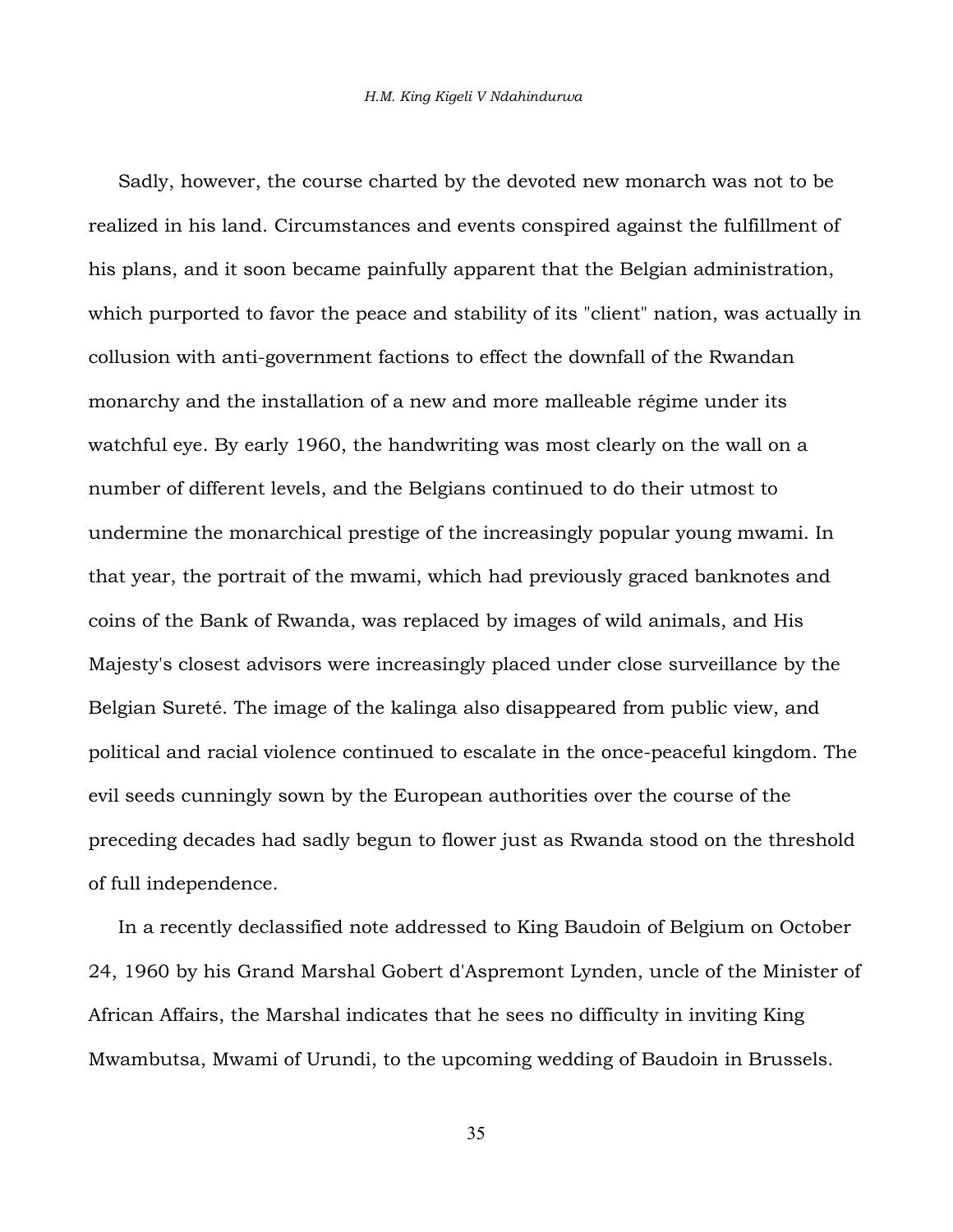**"As for Kigeli, the Mwami of Rwanda,"** continues the Grand Marshal, **"there is no question, as he will be put aside**." This constitutes one of the most clear and striking indications of the secret plans of the Belgian authority to eliminate Kigeli V Ndahindurwa from his rightful position as monarch of his people, and to install some sort of imperialist puppet government in his place.

 H.M. King Kigeli himself has declared unequivocally that the Belgian scheme for his removal was becoming increasingly apparent over the course of the months. "It was evident that Logiest and Harroy wanted to chase me from power," he states. "If I was at Léopoldville [at the time of the Belgian coup d'état], it was because I wanted to meet Dag Hammarskjold, Secretary General of the UN, and to plead in favor of independence. Harroy had made no objection to my departure, very much to the contrary. But when I returned to Rwanda, I found Belgian commandos who were guarding the border with the aim of keeping me from re-entering my country... I never fled Rwanda, as people have said, it was the Belgians who kept me from returning, for they wanted to establish the Republic..." Thus, on January 28, 1961, in both haste and a certain measure of secrecy, the Belgian government arranged for a meeting of local Rwandan burgomasters at Gitarama, under the heavily armed protection of Belgian para-commandos, where these native electors illegally voted for the abolition of the monarchy, thereby leading to the installation of the Republic of Rwanda under its first President, Dominique Mbonyumutu.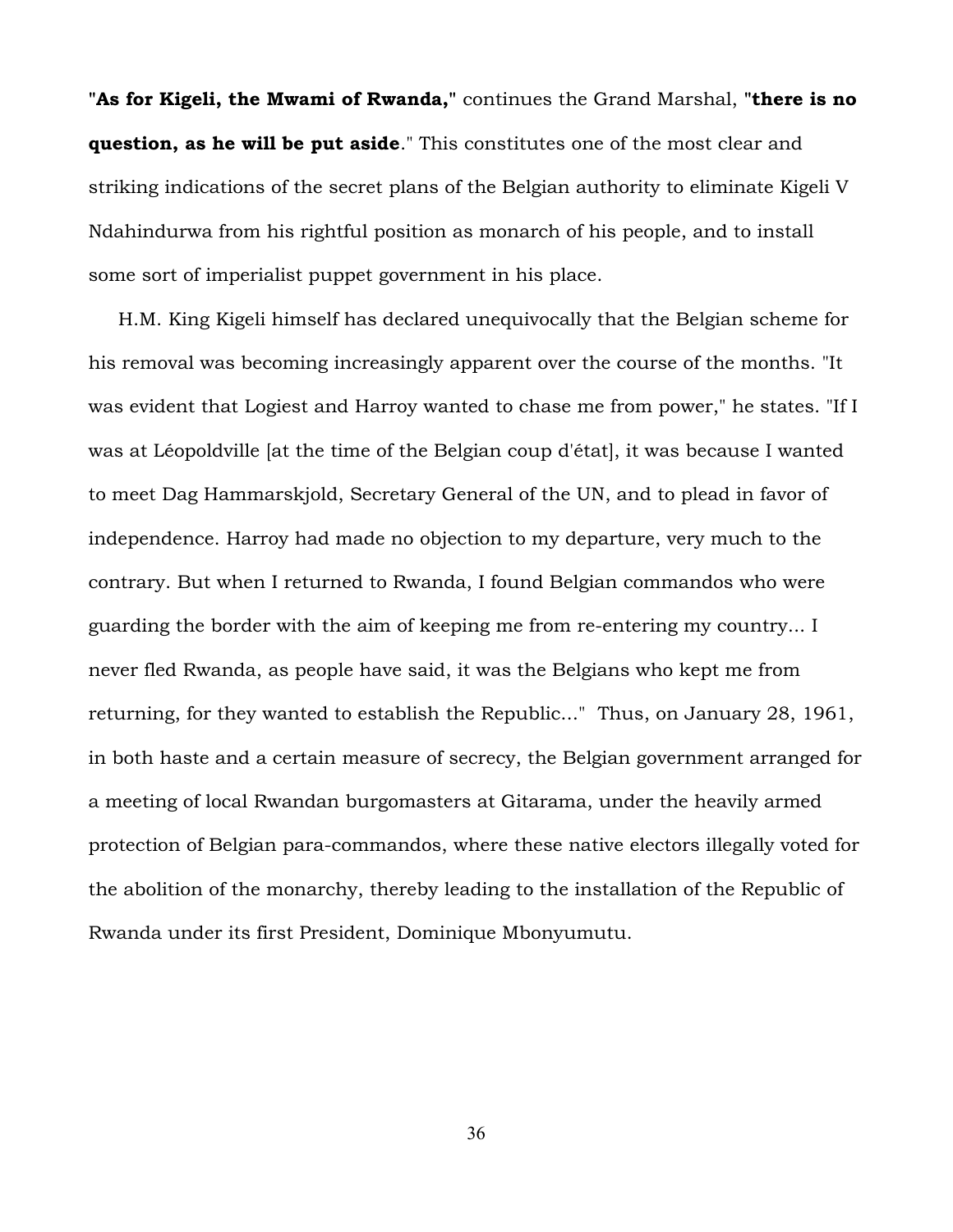

*King Kigeli V and King Baudoin*

 King Kigeli, now effectively barred from returning to his homeland by the successful Belgian plot, was offered a suitable residence in Kinshasa by Patrice Lumumba, Prime Minister of the Congo. The mwami eventually did manage to make a journey to New York, where he was entirely successful in his efforts to obtain full UN support for the independence of Rwanda. The General Assembly stipulated that the Belgian government should

- 1. Permit the repatriation of all Rwandan refugees who had fled their homeland during the oppressive Belgian régime,
	- 2. Accede to the return of H.M. King Kigeli V Ndahindurwa to his country

## **and**

3. Allow Rwanda complete control of the conduct of its affairs as a free, independent and autonomous nation.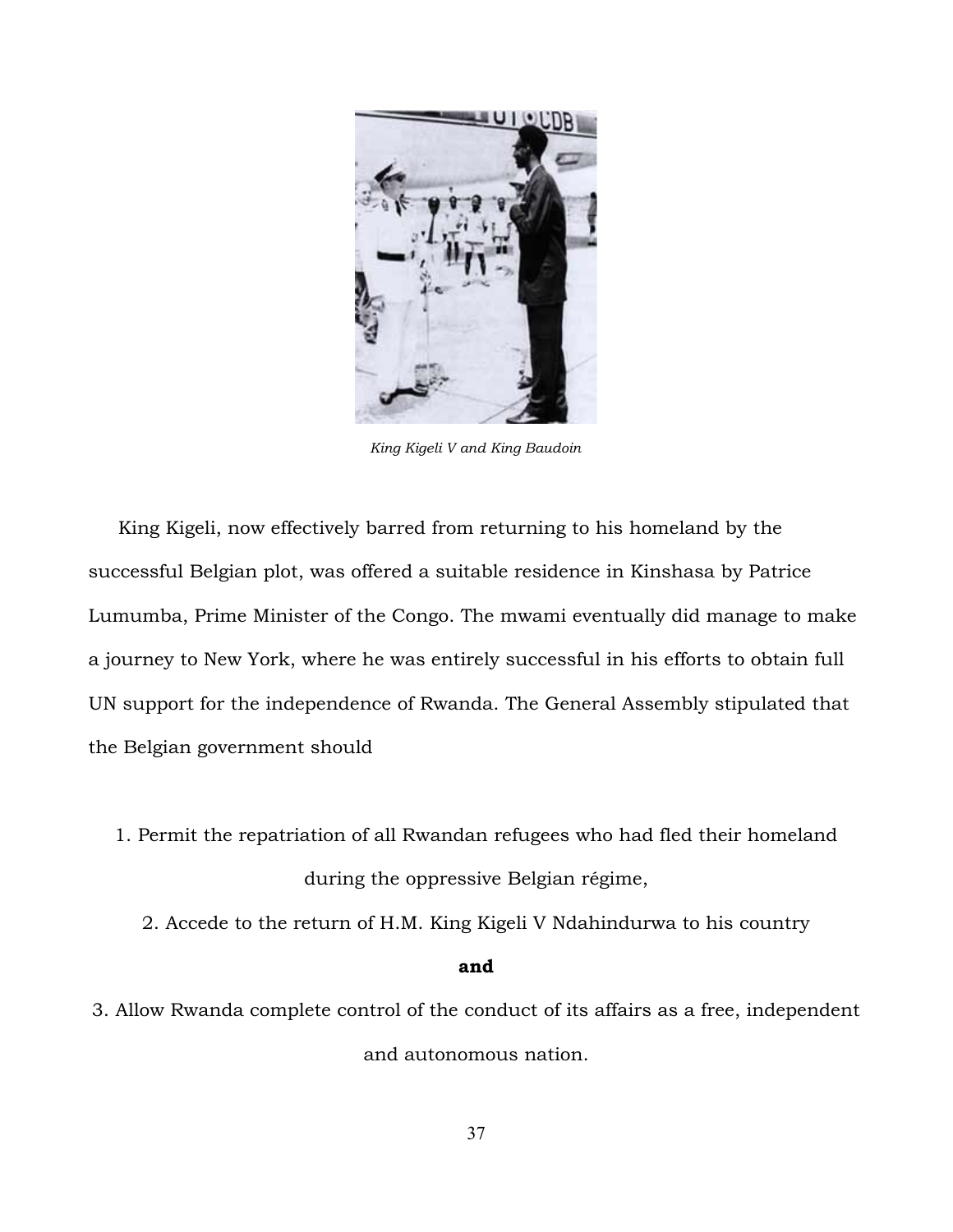The Belgians would ultimately comply with none of these demands, and would openly defy the entirety of the UN mandate, instead unilaterally proclaiming Rwanda to be a Republic at the end of 1961. In July of 1962, they granted full independence to the struggling and beleaguered nation, now bereft of its mwami, the traditional spiritual and political father of the Banyarwanda. According to one of His Majesty's closest advisors, H. E. Chancellor Boniface Benzinge,

 *As resolved by the United Nations, during the first election before independence, King Kigeli V went to Rwanda to assist the first elections, but he ran into a complication – all Belgian guards at the border had orders to illegally arrest the King if he tried to return. Thus, His Majesty left Tanzania during the night for friendly Burundi, and then from Burundi crossed the Rwandan border with the assistance of a pregnant woman, who posed as if she was about to deliver. When the Belgian paratroopers at the border began to harass the pregnant lady, a case of beer was procured and delivered to the Belgian troops. As the Belgians happily drank their beer, the King crossed the border and arrived in Kigali a little after midnight. By the next dawn, many people heard rumors that the King had returned to their country, and they celebrated. But the Belgians intervened and arrested him, taking him by military helicopter to Bujumbura, where he was placed under house-arrest.*

 The heavy-handed treatment of the King by the Belgian authorities shocked many in the international diplomatic community, particularly after his successful bid for Rwandan independence at the United Nations. "Fortunately," continues the Chancellor,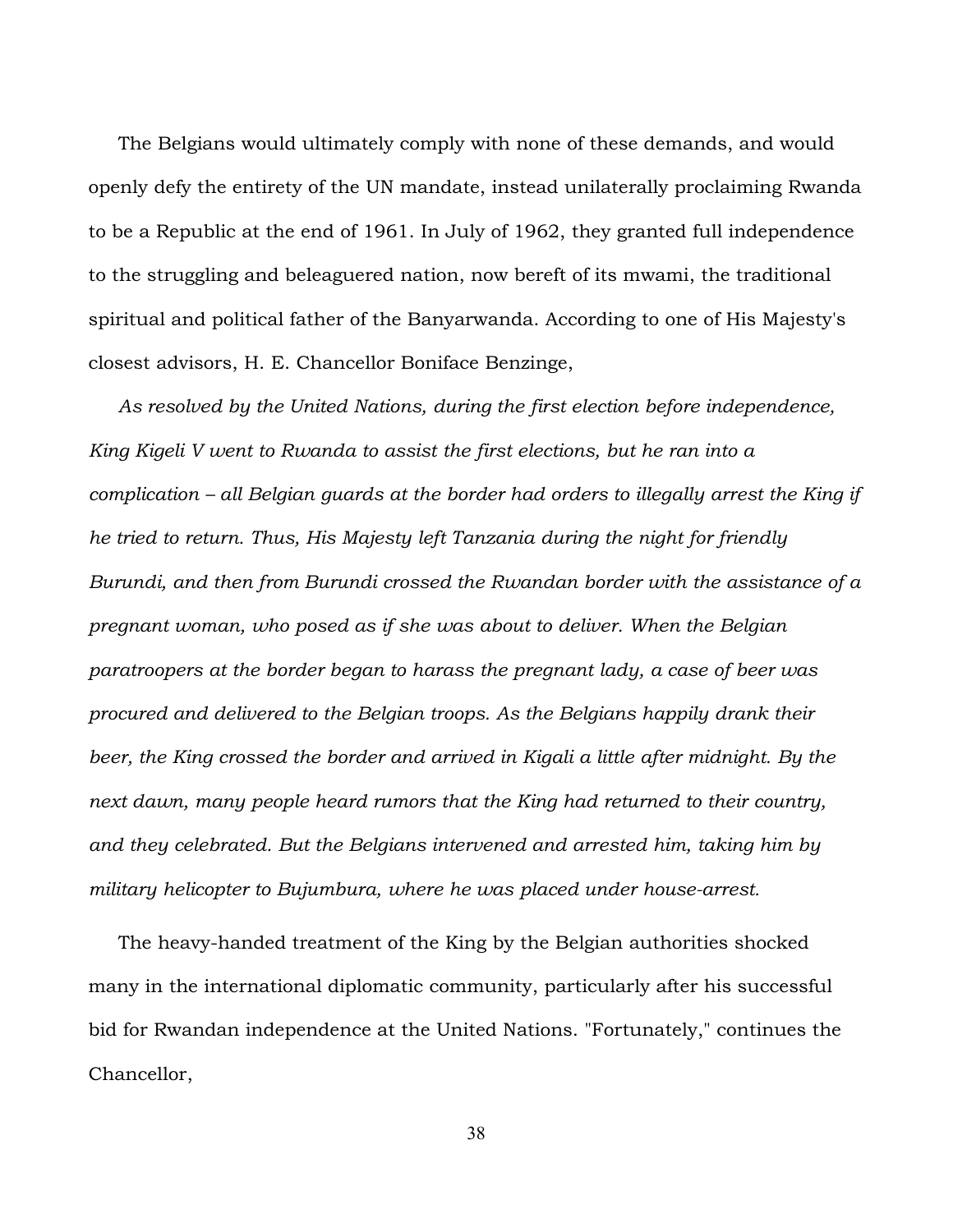*before he left Tanzania (where he was living in exile), King Kigeli V informed the former President Julius Nyerere about his trip and how the visit was in accord with the resolutions of the General Assembly of the United Nations. As soon as Julius Nyerere heard of the arrest, he sent a telegram to the Belgian governor of Rwanda and Burundi, the same Mr. Jean-Paul Harroy, telling him that if the Belgians continued to refuse to abide by United Nations resolutions, they should send the King immediately to Dar-es-Salaam. If the Belgians did not [comply], all Belgians living in Dar-es-Salaam would be arrested. Mr. Jean Paul Harroy acquiesced and sent His Majesty back to Tanzania -- accompanied by two Belgians to ensure the King did nothing further to try to help his people. This was the last time King Kigeli V has been in Rwanda.*

 Since the time of his enforced exile by the Belgians, H.M. King Kigeli V Ndahindurwa has lived the entirety of his life abroad, first in Dar es Salaam, Tanzania (1961 to 1962), and then in Nairobi, Kenya (1963-1971). He has also lived in Kampala, Uganda (1972-1978) and again in Nairobi (1979-1992). In June of 1992, he was granted political asylum by the US government, and has lived in Washington, DC, since that time.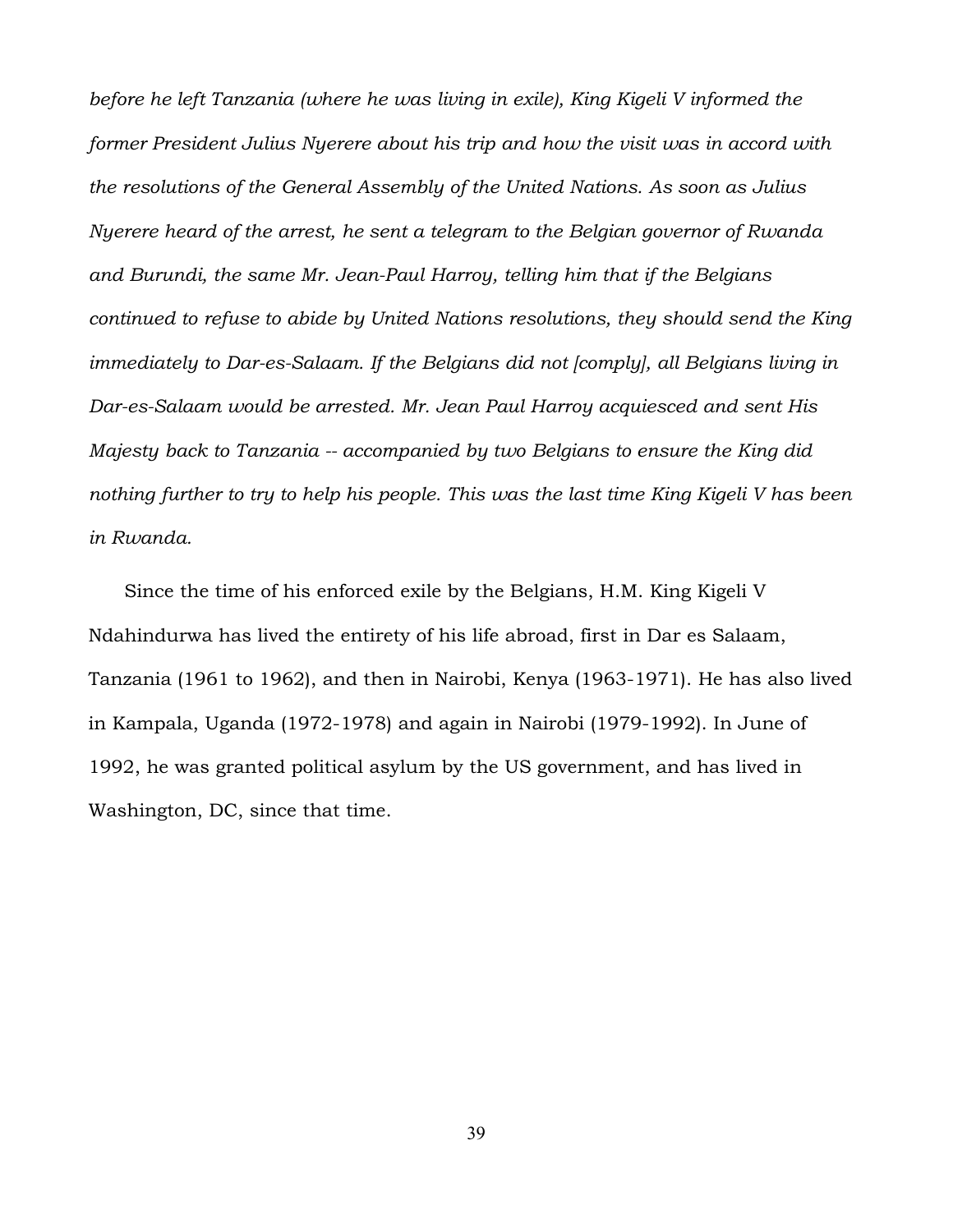

*A Recent Photo of H.M. King Kigeli V Ndahindurwa, with H.E. Chancellor Boniface Benzinge*

 His Majesty regularly travels throughout the world to speak out on issues related to the happiness, security and prosperity of his people, and has received an immense amount of praise, as well as numerous international awards and high rank in various knightly orders and confraternities for his tireless efforts on behalf of justice and peace in Rwanda. He is the founder and head of the King Kigeli V Foundation, which works to support humanitarian initiatives on behalf of Rwandan refugees throughout the world. In addition, he is the Sovereign Grand Master of the Royal Order of the Lion of Rwanda, founded during the reign of his late brother,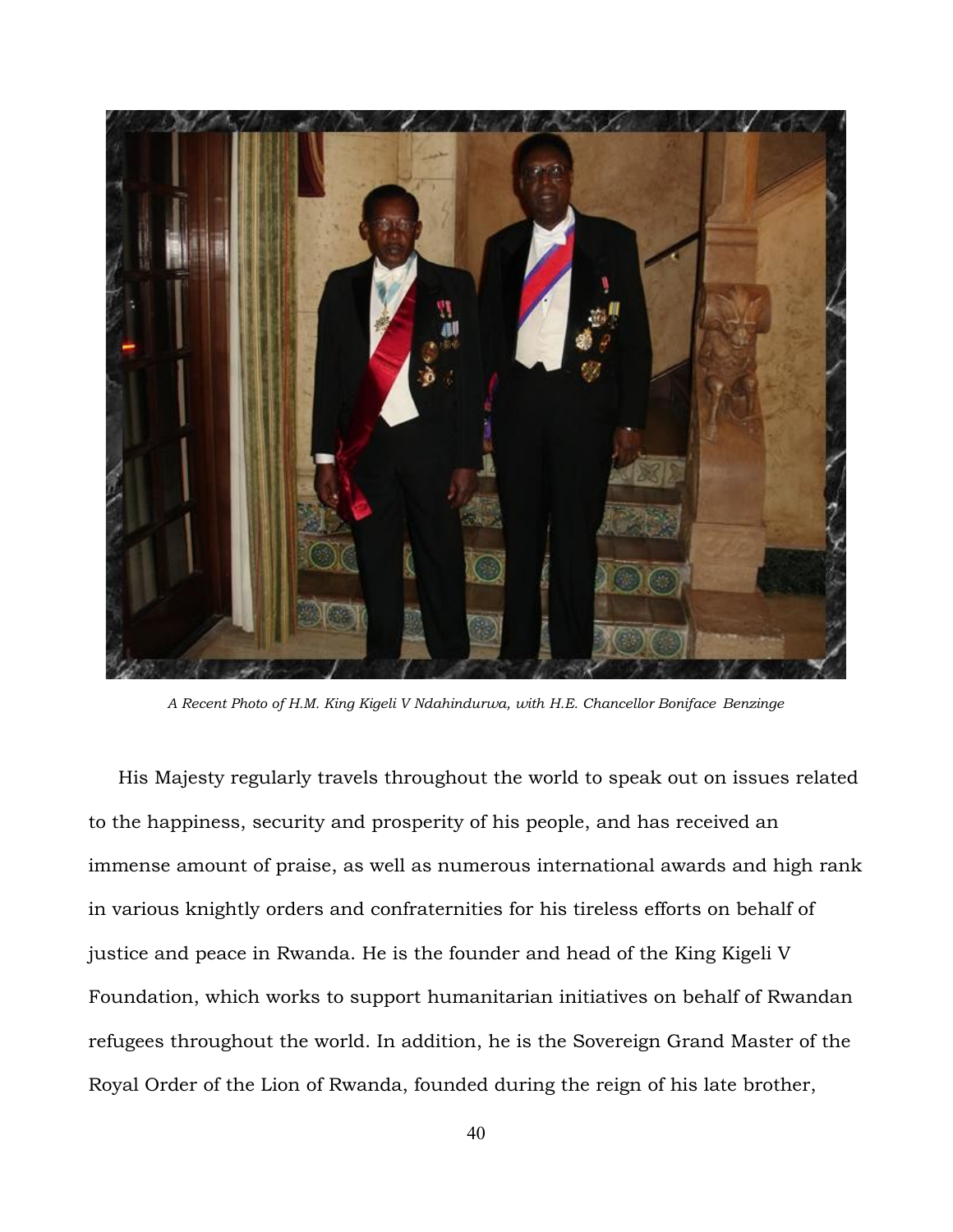H.M. Mutara III Rudahigwa, as well as of the Royal Orders of the Drum, the Crown and the Crested Crane. A devout Roman Catholic believer, he was recently made a Grand Cross of the Real Confraria de Sao Teotonio of Portugal, as well as a Confrère of the Most Prestigious Brotherhood of the Most Blessed Sacrament of the Noble City of Lisbon.

 The decades that have followed the forced exile of its mwami have been violent and painful ones for the Rwandan nation, and the way ahead still remains fundamentally unclear. Manipulated and betrayed by foreign interlopers, torn asunder during decades of civil strife and unspeakable brutality, the people of Rwanda have throughout these many tragic ordeals been deprived of the inspired leadership of their traditional ruler, the chief bulwark and support of the social, political and spiritual life of the nation.

 The very fabric of the Rwandan state has been fatally compromised by this important lacuna, and the resulting chaos and suffering of the past four decades have sadly dogged the halting development of the struggling republic. None can foretell the full nature or duration of the mandates of Providence, but with faith in the right, and with a firm confidence in his ultimate value to his beloved homeland, His Majesty Kigeli V Ndahindurwa, Umwami w'u Rwanda continues to work tirelessly on behalf of his orphaned people, the nation of the Banyarwanda.